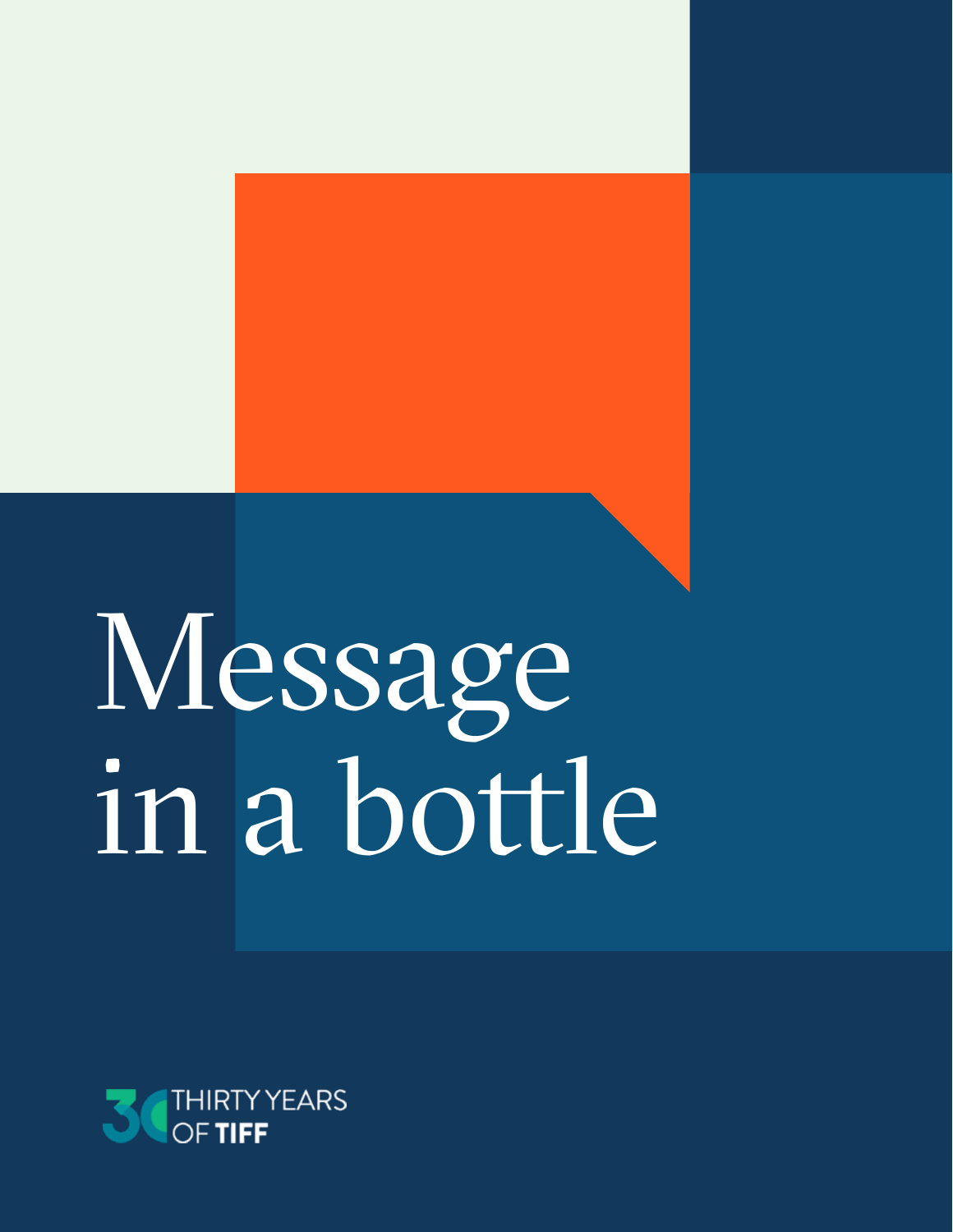

### **Commentary** from David Salem regarding his thought piece Message in a Bottle originally written and published in 1999.

Excepting only my tenure as TIFF's founding president and chief investment officer (1993-2010), my mostly overlapping service on Atlantic Philanthropies' investment committee (2001-2016) has been the most gratifying aspect of my career— so far!

These labors on behalf of entities through which "The Billionaire Who Wasn't" gifted ultimately over \$8 billion to select non-profits commenced with secretive chats with that fine fellow—Chuck Feeney—and his then-chief legal and philanthropic advisor, NYU law professor Harvey Dale shortly after the Philanthropies (AP) underwent a major liquidity event in the late 1990s. Upon learning that Atlantic planned to deploy its investable wealth pursuant to policies crafted by a consultancy best-known for its computer-based models for pension fund investing, I suggested a different path. Harvey suggested in turn that I furnish a written critique of the consultant's methods and ideally also an alternate game plan. I did so, and obtained ultimately Harvey's permission to publish suitably redacted versions of the critique and plan as Message in a Bottle—Parts I and II.

When asked as I occasionally am these days what I would change if I were crafting a similar Message today, I say this: I wouldn't change a thing in Part I, and would change almost everything in Part II, consistent with my view—regrettable but well-founded IMHO—that capital markets generally have morphed into political utilities in recent years. No one least of all me knows when or indeed whether this transformation will reverse. Unless and until it does, investment policies that served many institutions well for many years, including those I helped shape on Atlantic's behalf, are likely to prove suboptimal at best.

#### **David Salem,**

TIFF's first President and CEO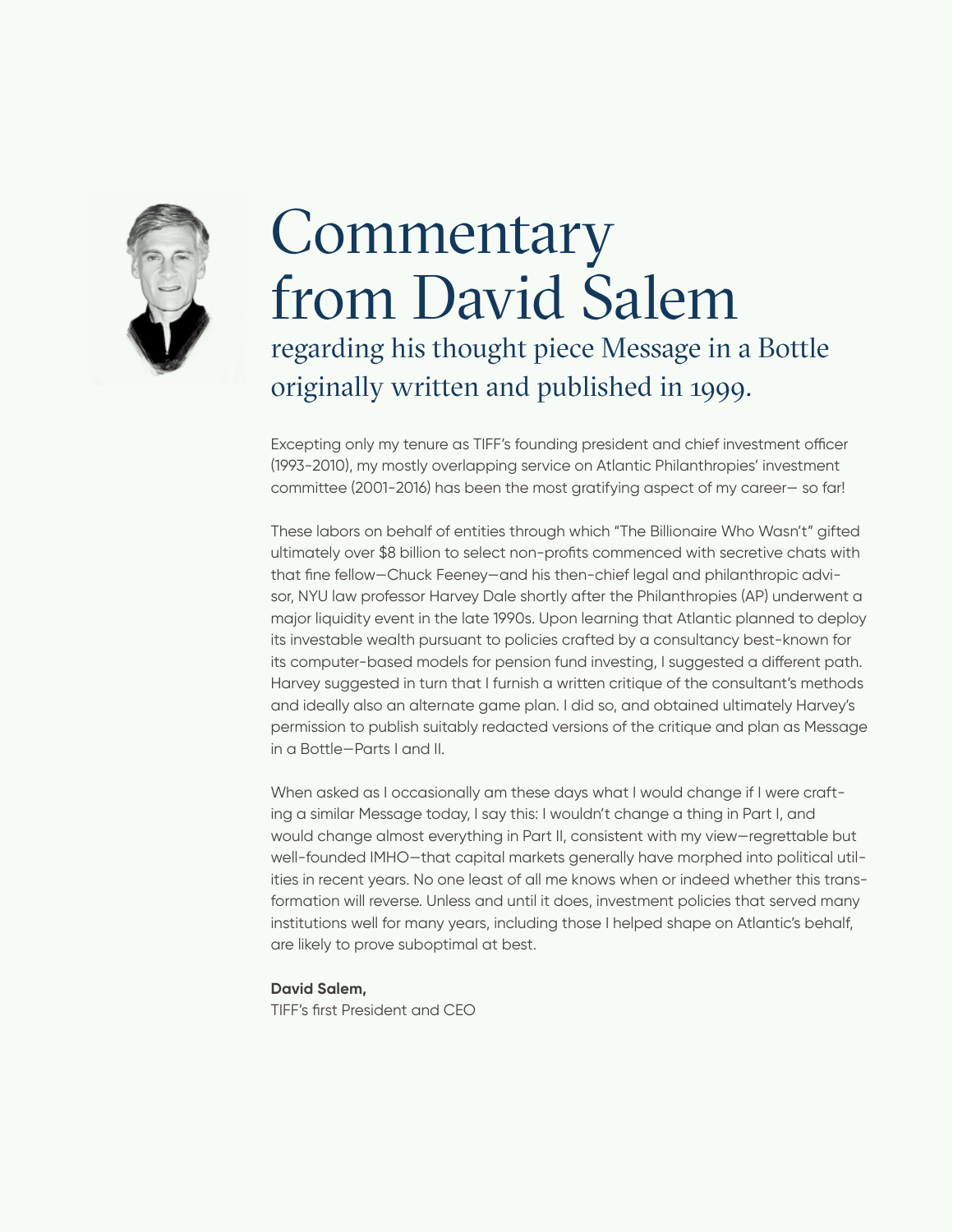## Message in a bottle

A Review of Investment Premises and Policies

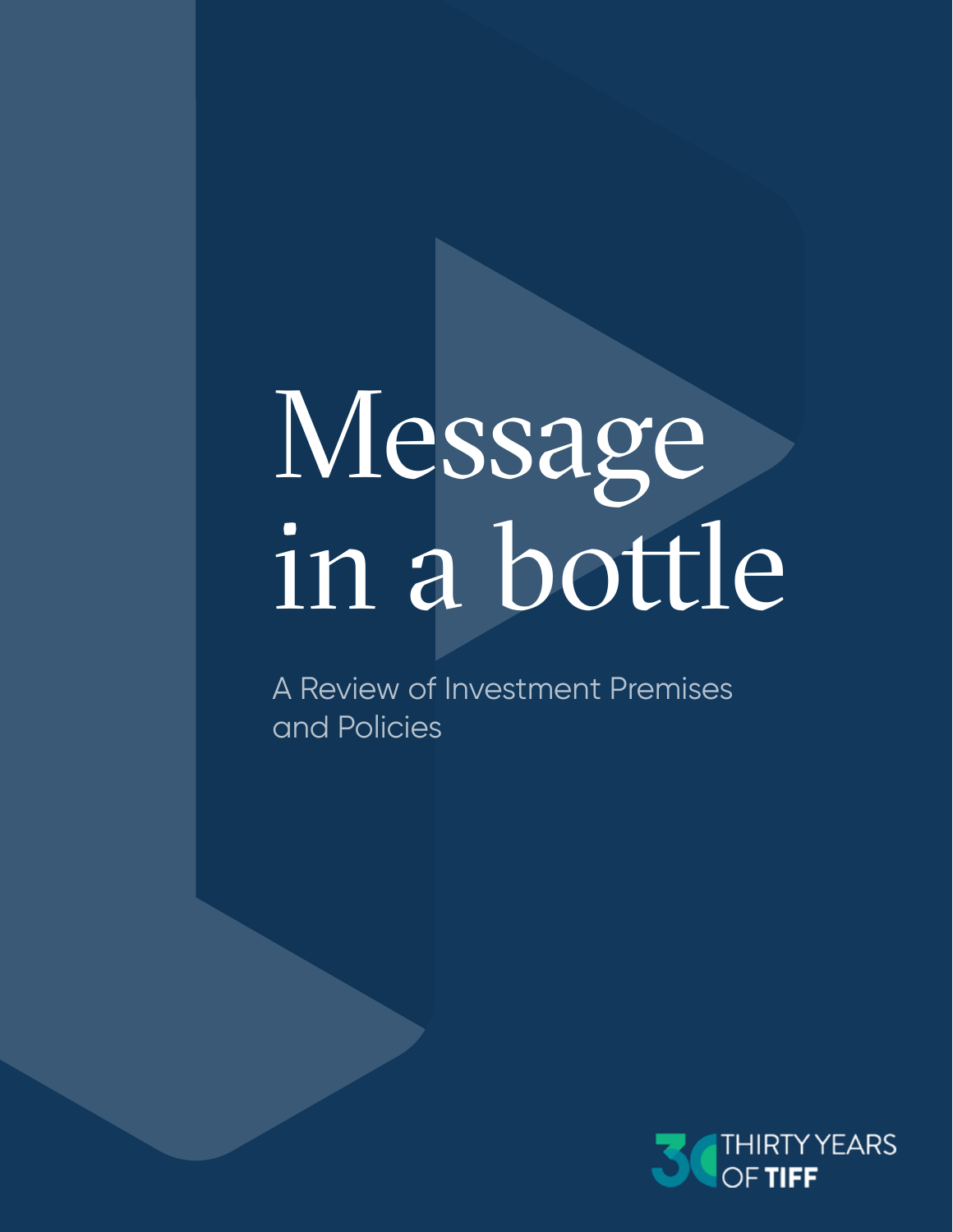*This monograph was originally published in two parts. Part I appeared in TIFF's Commentary dated March 31, 1999, and Part II appeared in the June 30, 1999, Commentary.*

#### **Fortuitous Find**

*Magnum-Sized.* Believe it or not, some faithful readers of TIFF's voluminous reports voiced complaints about our last batch of quarterly commentaries, which were larded with an abnormally large number of baseball anecdotes. Did readers complain that we injected too much humor into what should have been utterly serious reports? Not at all: they complained that we had failed yet again to diversify our anecdotal reservoir with tales gleaned from other sports. We're doing our best to diversify our holdings to a greater extent (e.g., golf too has a rich tradition of anecdotal humor, although there is not much interest in the game within TIFF and some members of the staff are stridently anti-golf). But readers may not enjoy the fruits of our diversification efforts for some time, and until such fruits ripen, we will do our best to avoid invoking baseball anecdotes to bring home certain points. Indeed, there are surprisingly few baseball allusions in this document, and one of them is oblique at best: the star of the movie from which we've borrowed the title to the very long piece that follows was also the star of a memorable flick about baseball (Kevin Costner, a/k/a Crash Davis in *Bull Durham*). The piece in question represents Part I of a two-part message that one peripatetic member of the TIFF staff found in a beached bottle. Like Mr. Costner's female pursuer in the recent hit film *Message in a Bottle* (Theresa Osborne, played by Robin Wright Penn), the TIFF staffer in question knows not this document's true origins — at least, not yet. But we are publishing it nonetheless because it is a comprehensive review of the premises underlying the investment program pursued by what would appear to be a large philanthropy. Indeed, "comprehensive" is a vast understatement because the "message" that follows comprises a very lengthy critique of an immensely popular approach to long-term asset allocation known as mean-variance analysis ("MVA"), a/k/a efficient frontier analysis. Evidently, this particular organization has been relying heavily on MVA for some time, and the following document was crafted primarily to induce certain trustees to rely less heavily on MVA and more heavily on alternate approaches to maintaining and enhancing endowment purchasing power.

#### **Looking Ahead**

*Two-Part Message.* As previously noted, the "message in a bottle" that we are publishing comprises two parts, with the following table of contents.

#### Preface

- I. Premises
	- A. Foundation Goals and Competencies
		- Targeted Life
		- **Liquidity Needs**
		- Investment Time Horizon
		- **Investment Objectives**
		- **Other Attributes**
		- Behavioral Pitfalls
	- B. Markets
		- No Free Lunch
		- Risks
		- Hedging Costs
	- C. Asset Allocation Approaches
		- **Overview** 
			- **Mimicry Decried**
			- "Efficient" Portfolios Decried
	- D. Manager Selection
		- **Manager Selection Criteria**
		- Expected Alphas

#### II. Investment Policies

- A. Return Objectives
	- Primary Return Objective
	- Secondary Return Objective
	- Tertiary Return Objective
	- Underpinnings
- B. Liquidity
	- Spending Policy
	- Cash Flow Requirements
	- Privately Traded Assets
- C. Policy Portfolio
	- Purposes
	- **Origins**
	- Periodic Reviews
	- Conscious Offsets
	- Segment Return Objectives and Benchmarks
	- Asset Substitution
	- Asset-Specific Benchmarks
- D. Implementation
	- **Staff** 
		- Investment Committee
		- Rebalancing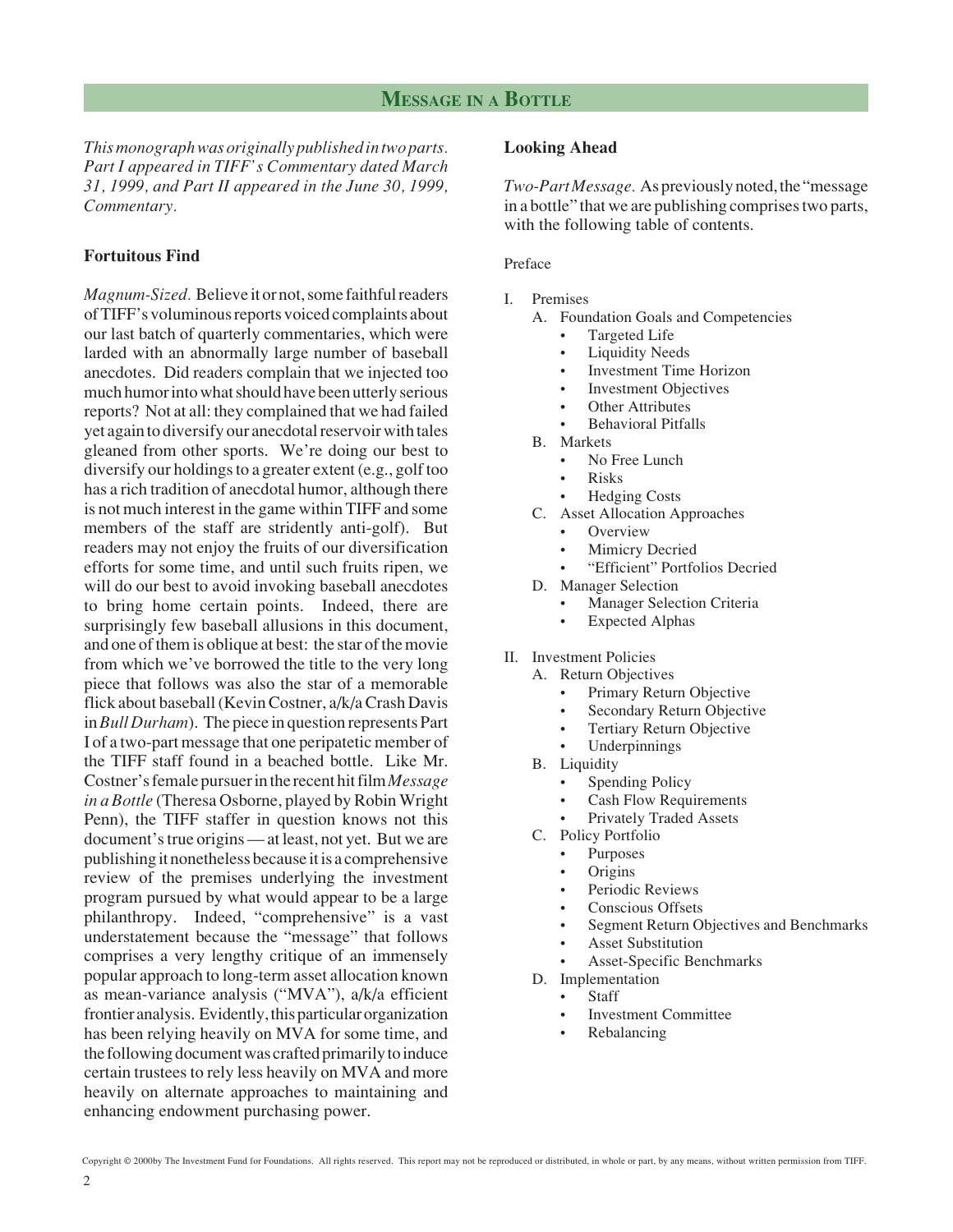#### **First Principles**

*Food for Thought.* Not all of TIFF's directors and officers agree fully with the "message in a bottle" reproduced below. But even if certain directors and officers disagree with certain aspects of this document, they agree that it provides considerable food for thought, and they encourage readers to consider the extent to which any endowed institutions with which they are associated have formulated similarly comprehensive statements of the premises underlying their investment programs. Experience suggests that it is by no means easy to fashion such a statement, and the difficulty of the task increases geometrically as the number of trustees engaged in the discussion increases. But the value of clear "first principles" tends to be directly proportionate to the effort expended in formulating them, and as part of its mission of helping all philanthropies (members or otherwise) to make more productive use of their endowments, TIFF implores all trustee groups to develop their own statement of "first principles." These statements need not be as long as the one that follows, of course, but they should be **at least** as clear as what follows — and perhaps even freer of apparent logical defects.

*Odd-Shaped Cookie.* At the risk of insulting readers who know intuitively why we are labeling the policy review that follows mere "food for thought," we feel compelled to emphasize that it is geared to a foundation whose idiosyncratic attributes may differ in material respects from those of other endowed institutions with which readers are affiliated. Differently put, readers tempted to apply what follows in "cookie cutter" fashion to the investment challenges facing their own organizations should be aware that it is designed to produce an odd-shaped cookie: the foundation in question has a relatively large asset base, does not necessarily seek perpetual life status, and displays other idiosyncracies that differentiate it from the typical foundation (if there is such a thing).

#### **Ringing Endorsement**

*Part-Timers Not Wanted.* To your editor's way of thinking, arguably the most important paragraph of the document that follows is the first one (entitled *Purposes*). Why? Because many years of experience advising institutional funds suggest that the chief obstacle to investment success for many eleemosynary funds is excessive diffusion of responsibility at the governing board level. To be sure, a shortage of time or expertise at the governing board level can also be sufficient conditions for failure, but having too many chefs in the kitchen is almost always a recipe for disaster, especially if some of the chefs appear in the kitchen on a part-time basis only. In today's wired world, trustees need not always be in the same room to hold meaningful discussions, and the ease with which meetings can be conducted via teleconference and videoconference is making it increasingly easy for individuals living in different cities (if not countries) to engage in joint decisionmaking. Interestingly, the single most successful investment committee of all time meets telephonically far more often than it meets face-to-face, a practice that admittedly is facilitated by the committee's very small size. (Mr. Buffett lives in Nebraska, and his sole fellow committee member Mr. Munger lives in California.) Indeed, it may be that improving communications technologies are compounding rather than reducing the problem of having too many chefs in the kitchen: trustees whose interest in an institution's investment process tends to be episodic rather than constant may find it easier to inject themselves into the conversation if they can do so from the comfort of their own homes or offices.

**\* \* \* \* \***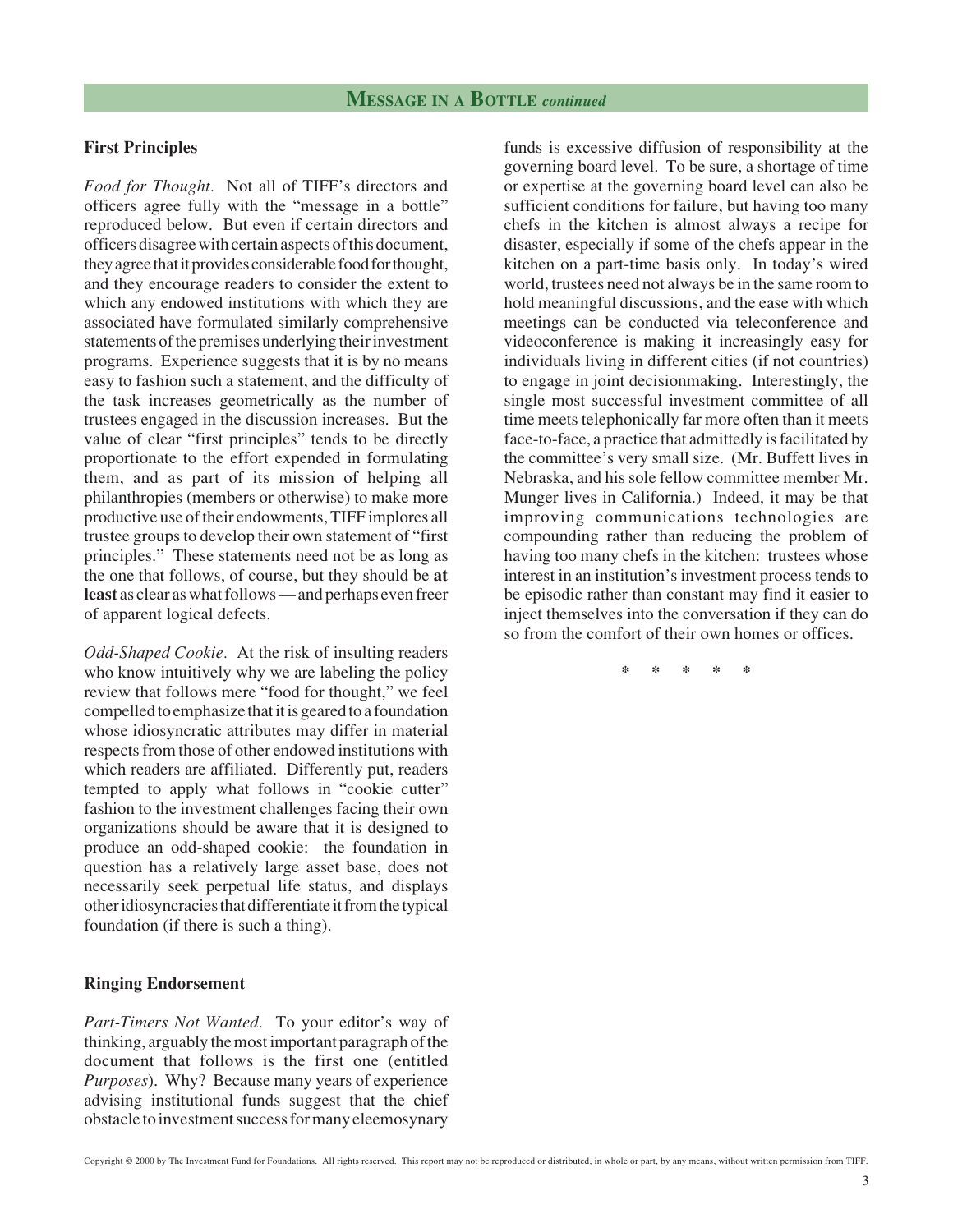#### **Preface**

**Purposes.** The purpose of this document is two-fold: (1) to codify the Foundation's investment policies and (2) to codify the premises on which these policies rest. To make the policies more intelligible to first-time readers, the premises (§I below) precede the policies themselves (§II).As noted below (see "Strengths"), the Foundation believes that investment committees function best when they are kept small in size and when participation in committee deliberations is confined to board members who are closely familiar with the Foundation's investment policies and practices. To the extent that members of the Foundation's board who do not serve on its Investment Committee ("IC") attend IC meetings, it is expected that they will have read this document, recently and in its entirety, before playing an active role in IC discussions.

**Ongoing Review.** To remain effective, the Foundation's investment program must be responsive to both the Foundation's evolving needs and to changing external market conditions. Accordingly, it is imperative that the Foundation's Investment Committee review this document on an ongoing basis and make changes as needed. Material changes shall be communicated to the Foundation's Board of Trustees ("Board").

**Format.** Within each section, boldface and italics are used to lend order to the paragraphs, as follows: the paragraph header for each topic appears in **Boldface**; the header for each subsidiary topic therein appears in *Italicized Boldface*; the header for each topic therein ("sub-sub-topic") appears in *Italics*; and the headers for any subsidiary paragraphs appear in Regular Typeface.

#### \* \* \* \* \*

#### **Part I. Premises**

The major premises underlying the Foundation's investment program can be usefully sub-divided into four categories: premises respecting the Foundation's idiosyncratic goals and competencies (§I.A); premises respecting the markets in which the Foundation's assets are invested (§I.B); premises respecting methods that the Investment Committee should employ when deploying the endowment across and within asset classes (§I.C); and premises respecting the attributes to be sought in external managers (§I.D).

#### **A. Foundation Goals and Competencies**

**Targeted Life.** In contrast to many grantmaking institutions of comparable size, the Foundation does not seek perpetual life status. The Foundation ascribes more importance to funding high-quality programs consistent with its grantmaking priorities than it does to the pursuit of perpetual life status for its own sake. The investment policies outlined below assume that grantmaking could cause the Foundation's endowment to become depleted fully by the late 21st century. The actual depletion rate will depend on the magnitude and quality of grantmaking opportunities that arise and external market conditions.

**Liquidity Needs.** The Foundation is compelled by law to distribute an average of 5% of its assets per annum. By design, only a limited portion of the Foundation's annual distributions are contractually committed, and the Foundation stands prepared to reduce spending in constant dollars in order to prevent the forced sale of holdings at depressed prices. It also stands prepared to distribute a substantial fraction of its assets in a given year if compelling grantmaking opportunities arise. Accordingly, the Foundation has a finite tolerance for illiquid investments (defined as investments not readily reducible to cash within 20 business days).

*Current Spending Policies and Commitments.* For calendar year 1999, annual distributions plus expenses are expected to approximate 6% of gross assets at yearend 1998. The face value of unpaid future commitments to grantees approximates 10% of gross assets, or about 8% of gross assets when discounted to present value using a nominal discount rate equal to the yield-tomaturity of 91-day US Treasury bills.

*PI-Related Cash Flows.* The Foundation is obliged to meet capital calls from certain private investment ("PI") managers that prefer to call down client funds on an as-needed basis only. In accordance with written agreements between such managers and the Foundation, the Foundation's PI-related capital commitments are defined over a multi-year time period. In practice, such commitments can sometimes be substantially if not fully met by redeploying funds generated by earlier PI commitments (cash distributions or sales of in-kind distributions). However, the policies set forth in §II assume that under worst-case conditions the Foundation's external PI managers will suspend such liquidations, obligating the Foundation to satisfy with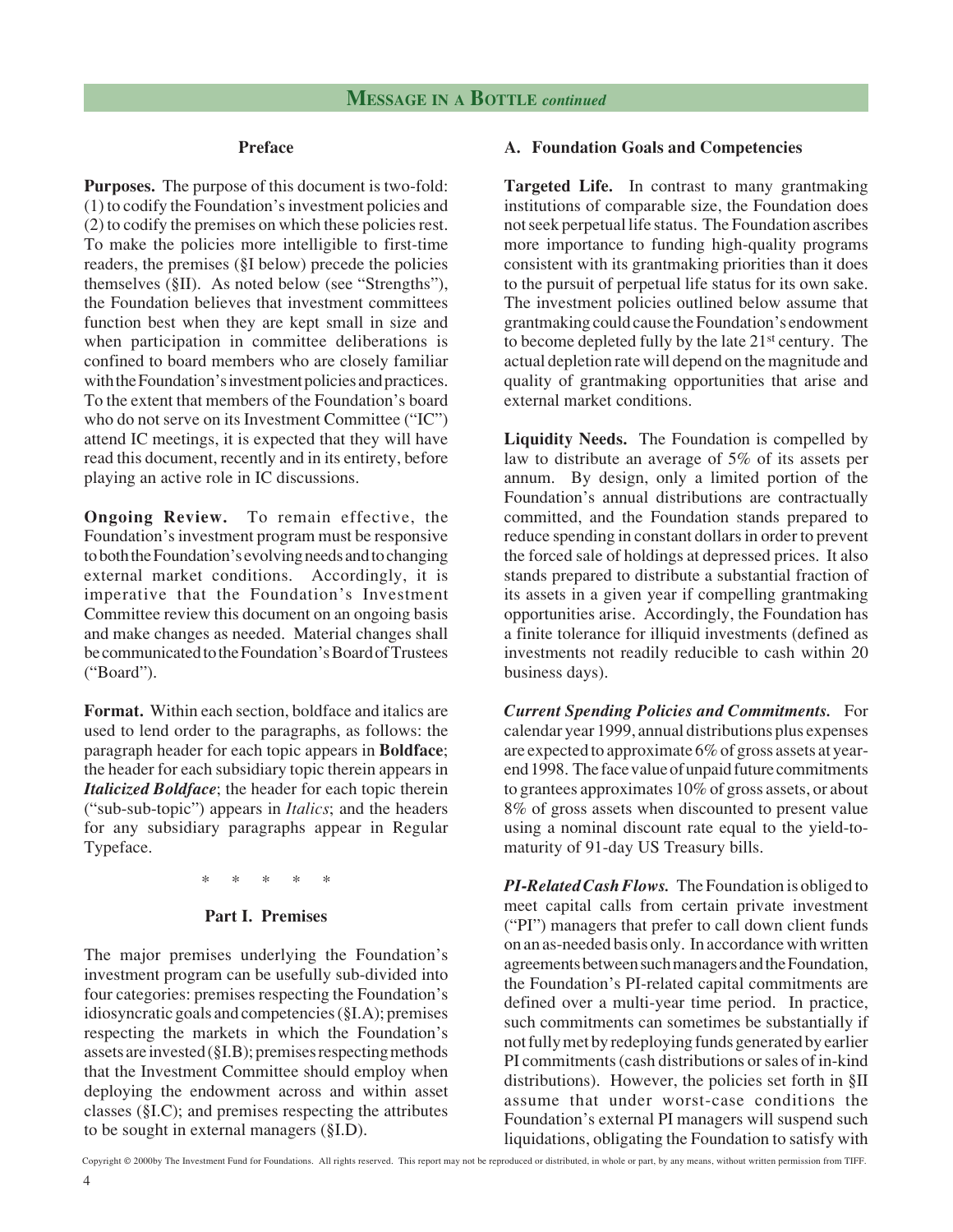non-PI resources aggregate calls ranging as high as 15% of total assets over a rolling five-year period.

**Investment Time Horizon.** Consistent with its targeted life as defined above, the Foundation's theoretical investment time horizon is long term. Its actual investment time horizon is shorter than theory suggests, however, for two reasons: first, the Foundation's liquidity needs preclude the implementation of a long-term buy-and-hold policy respecting all of its assets; second, the Foundation's trustees and staff think it unwise to assume that their investment decisionmaking will be entirely free of behavioral tendencies that cause most institutions' actual time horizons to be shorter than theory suggests (see **Behavioral Pitfalls** below).

**Investment Objectives.**The Foundation's investment objectives must be consistent with the boundary conditions set forth in this §I. These objectives are stated summarily below and discussed in greater detail in §II.

*Primary Return Objective.* The Foundation's primary return objective is to preserve the purchasing power of the unitized value of its endowment assets, net of administration and investment management costs, over rolling five-year periods. This goal is synonymous with the pursuit of a time-weighted return on endowment assets that is at least equal to an inflation rate appropriate to the Foundation (the CPI or an agreed-upon alternative) measured over rolling fiveyear periods.

*Secondary Return Objective.* The Foundation's secondary return objective is to enhance the purchasing power of the unitized value of its endowment assets over rolling five-year periods. This goal is synonymous with the pursuit of a time-weighted annualized return on endowment assets that exceeds an inflation rate appropriate to the Foundation plus five percent net of all costs, measured over rolling five-year periods.

*Tertiary Return Objective.*The Foundation's tertiary return objective is to avoid peak-to-trough declines in unitized endowment purchasing power exceeding 30%.

*Underpinnings.*The adoption of objectives expressed in unitized terms reflects an assumption that the endowment's total market value could potentially shrink in accordance with the Foundation's overall financial goal of potentially liquidating its assets. The

adoption of rolling five-year periods for assessment of results reflects a balancing of the financial goal with its Board's perceived tolerance for unexpectedly poor results. The five-year period for assessing results is intended as a floor but not a ceiling: its adoption indicates that the Board ascribes little importance to declines in unitized endowment purchasing power that have persisted for less than five years, unless they entail peak-to-trough declines exceeding 30%. The 30% limit serves as a proxy for the Foundation's tolerance for changes in its financial condition that, however fleeting, would likely trigger fundamental changes in the scope and character of its grantmaking endeavors.

**Other Attributes.** The Foundation's investment policies must necessarily be sensitive to its distinctive attributes, including the following:

**Strengths.** The Foundation derives a theoretical "edge" when investing (relative to most US-based institutional investors) from at least four important attributes:

*Large Asset Base.* At present, the Foundation's endowment is large enough to permit it to surmount the minimums imposed by external managers and to retain highly qualified outside consultants without incurring fees that are disproportionate in relation to the Foundation's total assets. This advantage could erode over time if the absolute size of the endowment declines due to a material acceleration in the Foundation's grantmaking activities.

*Small Committee Size.* To avoid "lowest common denominator" decisionmaking (i.e., decisions dictated by the least expert person involved) as well as excessive diffusion of responsibility for portfolio results, the Foundation's Investment Committee ("IC") is small in comparison to peer group norms. At present, the Committee comprises four voting members: the Foundation's president, its chief investment officer, and two non-executive investment professionals. The Foundation is committed to keeping the IC's membership at five individuals or fewer under all circumstances, including any staff members serving as voting members of the Committee.

*Low Concern for Reputational Risk*. A fear of underperforming other investors (especially peer institutions) plays a central role in the stewardship of most eleemosynary organizations' assets (especially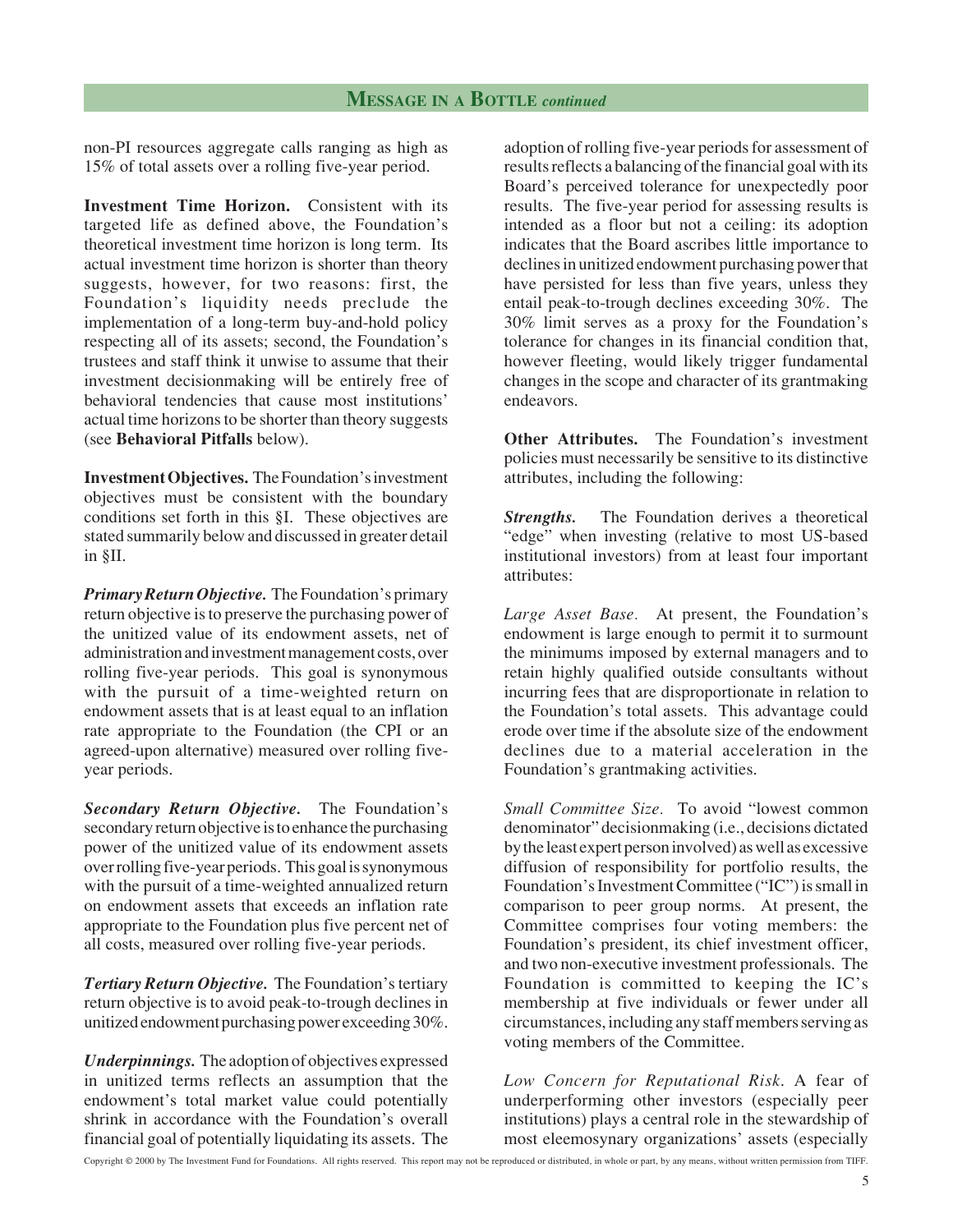institutions engaged in ongoing fundraising) but is of less relevance to the Foundation's Board and Investment Committee.<sup>1</sup>

*PI Manager Relationships.* The Foundation enjoys a strong relationship with several private equity firms in which its Investment Committee and staff have considerable confidence. PI-related holdings and commitments represent a material fraction of the Foundation's total assets, reflecting the Committee's conscious decision to bear the idiosyncratic risks that such investments entail in exchange for the incremental returns that they are expected to generate relative to more readily marketable equity investments. As previously noted, the Foundation has entered into a series of agreements with external PI managers that oblige the Foundation to meet capital calls from them within defined limits. The Foundation can attempt to influence through discussions with such managers the rate at which they liquidate investments made on behalf of the Foundation and their other clients, but the Foundation has no direct control over the timing of such liquidations.

<sup>1</sup> The Foundation is subject to prudent investor standards articulated by the legislature of the state in which it is domiciled. While the "modern" prudent man rule represents a vast improvement over the "old" version, it still provides no meaningful guidance to well-intentioned trustees seeking to choose among an almost infinite variety of plausible investment options. The "modern rule" is flawed because it essentially states that institutional investors are free to invest in anything that strikes their fancy as long as doing so will enhance their overall portfolios' risk-adjusted returns. When applying this test to a prospective investment, trustees typically do that which a judge or jury will assumedly do if the investment goes sour and it is subsequently challenged in court: they analyze how the addition of the asset in question would have affected the utility of the preexisting policy portfolio on a historical basis. With this decision rule, of course, the better an asset has performed historically, the more merit there is in adding it to an institution's asset mix today. In other words, the "modern" prudent man rule creates a not-so-subtle incentive to "buy high," as in small cap stocks *circa* 1983, real estate *circa* 1986, Japanese stocks *circa* 1989, emerging market stocks *circa* 1993, and so on. Ironically, all of the asset classes just mentioned are now objectively "cheap" in relation to historical valuation standards. They have become "cheap" for fundamental reasons, of course, but also because backwardlooking assessments of asset class characteristics have caused different types of "alternative investments" to supplant these first-generation "alternatives" as the logical repositories of "smart money," the most conspicuous examples being "private equity" broadly defined and socalled "absolute return" strategies. One expert on fiduciary standards has stated that a careful review of every published legal opinion in his field since 1800 reveals not a single instance in which a trustee of an eleemosynary organization has been found liable for flawed investment decisions — excepting cases of self-dealing. In other words, the countless trees and the many hours of legislators' and attorneys' time expended in promulgating the "prudent man" rule in its various guises could have been saved with a simple three-word injunction: "no self-dealing."

*Weaknesses.* The Foundation's investment program is potentially handicapped (relative to most US-based institutions) by virtue of two attributes:

*Private Foundation Status.* The Foundation's tax status renders it potentially vulnerable to at least two forms of taxation to which many US-based tax-exempt institutions (e.g., ERISA funds and educational endowments) are not subject: (1) unrelated business income taxes ("UBIT") on debt-financed realty investments and (2) excise taxes arising from a failure to fulfill Congressionally-mandated payout requirements. The Foundation is subject to other taxes also (e.g., withholding on dividends derived from countries with which the US lacks fully exemptive tax treaties). In practice, the Foundation's tax status compels those stewarding its assets to assess carefully the tax implications of all prospective investments. It also compels those administering the Foundation's investment program to design and implement taxsensitive contractual arrangements with external managers, including UBIT-related reporting requirements that some prospective managers are likely to find offputting.

*Interplay between Tax Status and Large Asset Base.* The tax-driven contractual and reporting requirements just described boost the "fixed costs" of certain types of investments. These costs include one-time expenses incurred during the selection and negotiation phases of each investment, plus ongoing administrative and reporting costs. In light of these fixed costs, the Foundation must be careful to avoid making commitments that are too small to have a meaningful impact on its overall results. At present, the informal minimum commitment size is \$30 million (approximately 3% of total assets), a requirement that can prove problematic when applied to managers with relatively small asset bases: although the Investment Committee has not adopted formal limits on the percentage of a manager's assets that the Foundation's capital may represent, it recognizes the dangers inherent in commitments that are abnormally large in relation to a manager's total assets and seeks to avoid commitments representing more than 25% of such assets.

**Behavioral Pitfalls.** Those charged with stewardship of the Foundation's assets recognize that they are not immune to the behavioral pitfalls that befall investors. A catalog of the pitfalls to which investors are vulnerable appears immediately below. The purpose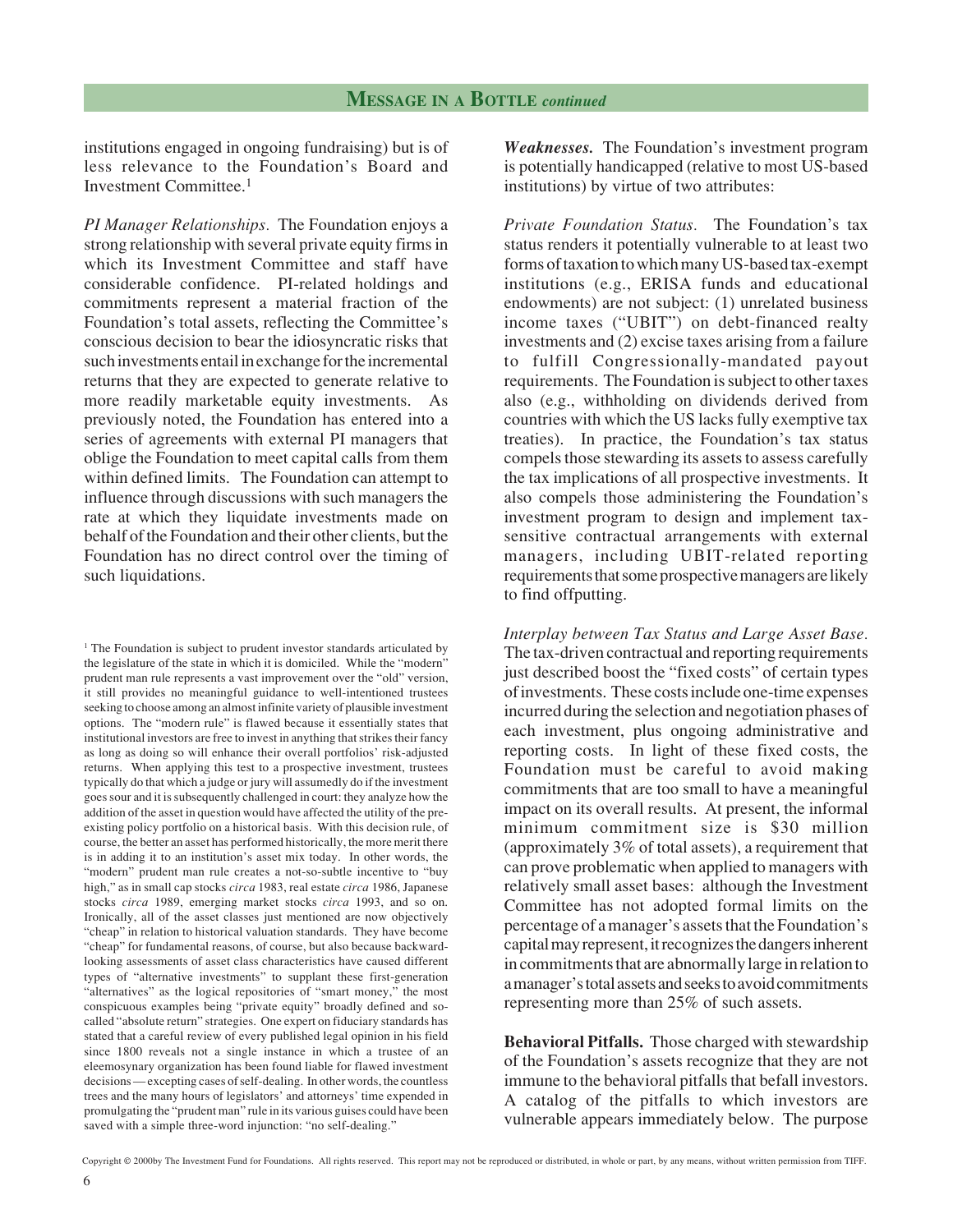of this catalog is to remind members of the Foundation's Board, Investment Committee, and staff of the everpresent danger of such traps:

*Overreaching.* The Foundation's investment program is geared consciously toward the avoidance of a pitfall to which institutions with large asset bases are especially vulnerable: attempting to play many games adequately rather than a few games well. "Games" is not used here in a pejorative sense but rather as shorthand for the myriad tasks that institutional investing necessarily comprises. In an ideal world, the Foundation could add human resources as needed (at the trustee or staff level or both) to exploit any and all return-optimization opportunities that arise. But there are concrete limits to how large the Investment Committee can expand without producing both lowest common denominator thinking and an excessive diffusion of trustee responsibility. Moreover, there are real limits to how large the staff can expand without displaying bureaucratic tendencies, and it is unreasonable to suppose that the Foundation can attract and retain firstrate investment professionals if these individuals are saddled with excessive administrative burdens. Consequently, the Foundation must routinely decline investment opportunities that comport with its investment objectives when viewed in isolation, mindful that the returns expected from any new investment must be adjusted downward to reflect exogenous costs, i.e., costs arising from the allocation of scarce resources to one "game" as against all other "games" that might conceivably be "played." In determining which "games" to play, the Foundation must assess both the magnitude of the opportunity being evaluated and the probability that the opportunity can be exploited profitably. Differently put, it must take care to allocate scarce human resources (at both the staff and trustee level) based on probabilityweighted assessments of likely outcomes, avoiding "games" that are relatively difficult to win unless their potential payoffs are sufficiently large.

*Implications for Asset Allocation.* As noted in §I.C below, the Foundation's preferred approach to asset allocation assumes that neither the Investment Committee nor staff can accurately and consistently forecast the near-term direction of capital markets. The approach also assumes that macroeconomic conditions that either have already unfolded or are reasonably certain to unfold over the near term are already reflected in securities prices. Accordingly, the Investment Committee and staff devote only as much time to discussing such conditions as is needed to exercise intelligently the discretion they possess to engage in asset substitution, as that term is defined in §II.C below.

*Implications for Active Manager Selection.* To the extent that institutional funds engage in "overreaching," they tend to do so most frequently with respect to active manager selection. Selecting superior active managers is in important respects more difficult than selecting winning stocks, for two reasons: (1) the people making the decisions (i.e., Investment Committee members or staff working under their supervision) have far less information about managers than investors have about publicly traded companies and (2) these people must balance the conflicting propaganda of managers (many of whom are quite glib) against the only facts available to them, i.e., managers' past performance. Accordingly, fiduciaries or their agents invariably base manager selections on available facts rather than unproven and unprovable marketing claims, causing them to favor recent winners over recent laggards. Managers' marketing claims are generally unprovable because it takes a long time to prove (statistically) that favorable results reflect skill rather than luck (see exhibit below). Given these highly unfavorable boundary conditions, most manager changes are a mistake. Firings are generally a mistake because clients usually bail out just before a manager's

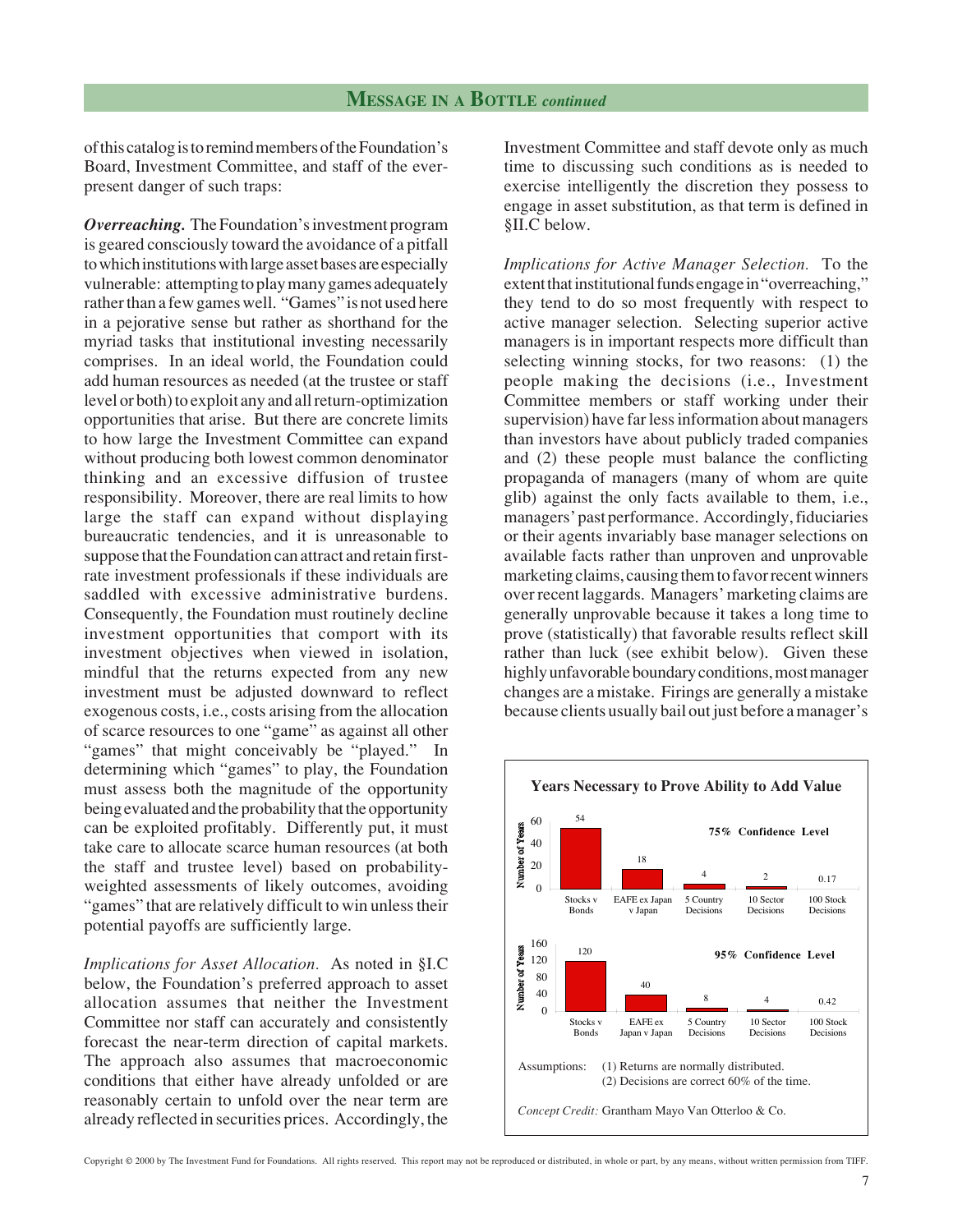style turns, and hirings are generally a mistake because clients are chasing recent successes. The underpinnings of such behavior are identified in the next two paragraphs.

*Herding.* This is the natural human instinct to move with the crowd. In an institutional setting, it manifests itself in an aversion to "reputational risk," which in layman's terms means simply the risk of being wrong and alone. Given most investors' extreme discomfort with being wrong and alone, investments entailing a high degree of reputational risk tend to provide disproportionately high expected returns.2

*Representativeness.* This pitfall manifests itself when investors assign too much weight to recent events. For example, polls taken over the last several years show that an alarmingly high percentage of individual investors think that the broad US stock market will generate 15% or higher returns over the long term. The broad US stock market has indeed produced such lofty returns in recent years, but in order to continue doing so from today's lofty price levels, either profitability levels or valuation measures (e.g., price/earnings ratios) would have to soar to levels that strain credulity. Representativeness manifests itself repeatedly with respect to so-called alternative investments, creating big problems for institutional investors who mistakenly believe that strategies which have produced very strong returns in recent years can continue doing so even if they become infused with shockingly large amounts of fresh capital. Recent examples would include the returns expected from emerging market stocks acquired at the zenith of their popularity in 1993 or from distressed securities entering 1998.

*Risk Aversion.* Risk aversion entails a distaste for uncertainty *per se*, including unexpectedly favorable outcomes. Thus, when confronted with a choice between a certain gain (e.g., a 5% return) and an uncertain outcome whose expected value exceeds the certain gain (a 50% chance of a 30% gain coupled with a 50% chance of a zero gain), most investors opt for the

<sup>2</sup> A vivid recent example would be Korean stocks at the end of 1997 assets that had performed so poorly for so long that most fiduciaries (and their agents) would not think of holding them, let alone putting fresh money into them. As the Korean economy moved into a more stable state in 1998, investors realized that Korean stocks were excessively depressed in price, and the injection of modest amounts of fresh capital into the market made Korea the best-performing market in the MSCI database in 1998.

certain gain. Risk averse decisionmaking is not always in the best interest of an institutional fund with a very long-term investment time horizon.

*Loss Aversion.* Although much of the academic literature on investing assumes that investors are risk averse, the typical investor is more properly described as loss averse. Loss aversion entails a distaste for certain failure. Thus, when confronted with a choice between a certain loss (e.g., closing out a position entailing a 10% loss) and an uncertain outcome whose expected value is even more detrimental (a 50% chance of a 15% loss coupled with a 50% chance of a zero loss), most investors opt for the uncertain outcome. Loss averse decisionmaking and a related phenomenon known as "pride of ownership" tend to inhibit decisionmakers from redeploying capital from suboptimal investments to potentially more productive ones.

*Anchoring With Reference Points.* The most natural reference point for most investors is their cost basis. As noted previously (see *Loss Aversion*), this reference point can produce highly suboptimal decisions. So too can the anchoring that occurs with respect to prospective investments, i.e., assets not already held in the portfolio. In the latter context, investor views tend to be anchored in historical data. For example, because US stocks had traditionally performed poorly for multi-year periods following their initial display of dividend yields below 3%, many solidly anchored investors reduced their exposure to US stocks when the dividend yield on the S&P 500 dipped below 3% in the mid-1980s (and again in the mid-1990s). This particular anchor has proven extremely costly.

*Framing.* This is the tendency to try to make a complex world simple by attaching overly broad and convenient labels to data or ideas that merit more heterogeneous treatment. A topical example: treating the strategies and tactics employed by commingled investment vehicles operated pursuant to specified contractual arrangements (i.e., hedge funds) as a distinct "asset class."

#### **B. Markets**

**No Free Lunch.** Given the relatively free flow of capital within and among nations in the modern global economy, the Foundation's operative assumption is

Copyright © 2000by The Investment Fund for Foundations. All rights reserved. This report may not be reproduced or distributed, in whole or part, by any means, without written permission from TIFF.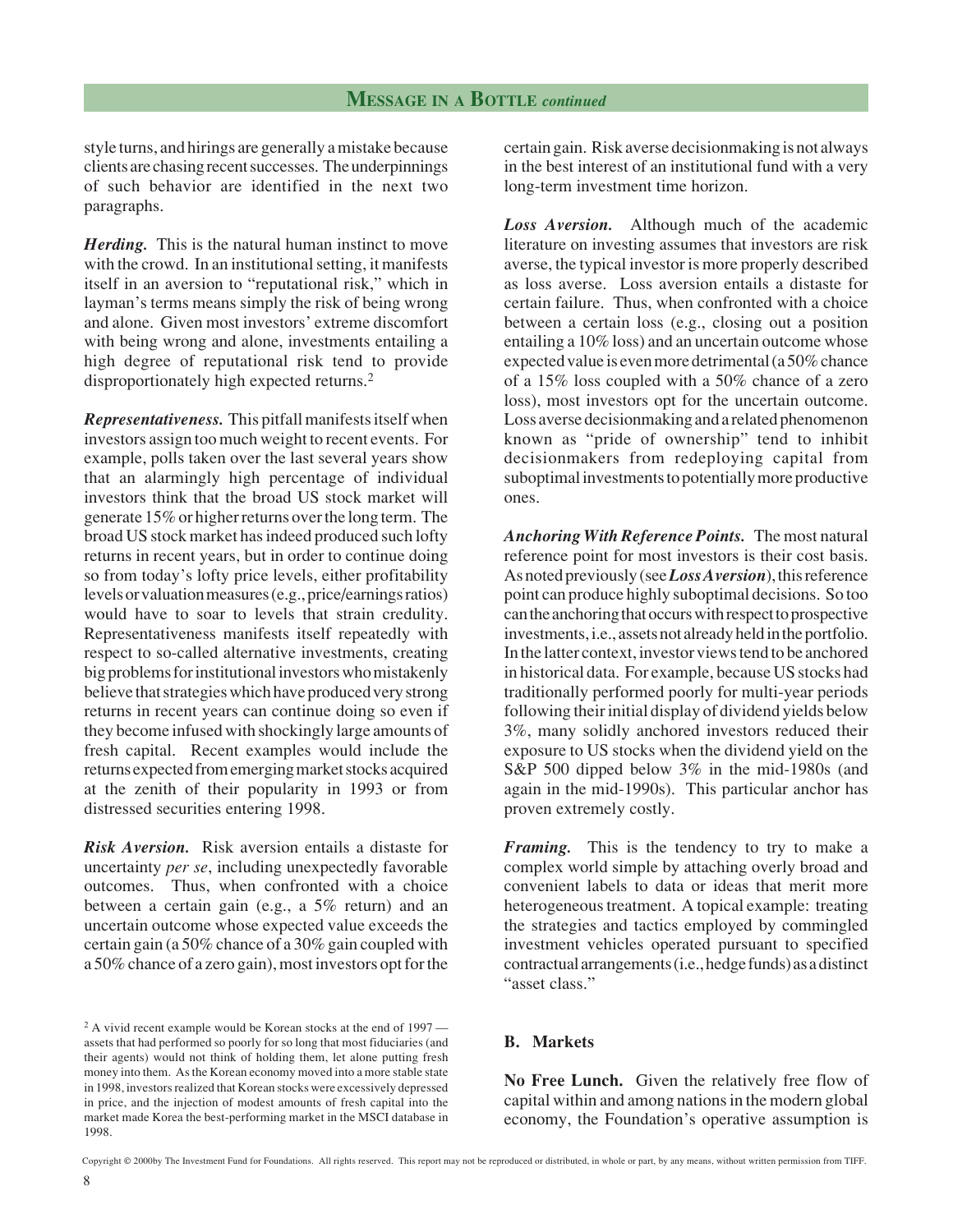that all investments produce roughly equivalent riskadjusted returns. Differently put, the Foundation attributes differences in the returns produced by different types of investments to differences in the types and degrees of risk that they entail. Consistent with this mindset, the Foundation devotes substantial resources to determining the types and degrees of risk that each investment entails and to determining whether the Foundation is well-suited to serve as the marginal buyer (or seller, in the case of prospective short sales) of the asset in question.

*Market "Efficiency."* The statement that "all investments produce roughly equivalent risk-adjusted returns" is not intended as an endorsement of the view that capital markets are perfectly or even approximately "efficient" as that term has traditionally been defined. Indeed, to the extent that "efficiency" has traditionally been defined as returns that are proportionate to each asset's **price volatility** (typically measured over relatively brief holding periods such as 12 months), the assumption about markets advanced in the preceding paragraph is actually intended as a refutation of the prevailing view. As noted below, short-term price volatility is one valid measure of investment hazard, but it is by no means the only form of risk that the Foundation expects to be rewarded for bearing. In short, the Foundation's investment program assumes that diligent research will enable the Foundation to identify investments that generate superior returns after being adjusted for short-term price volatility.

*Almost-Free Lunch.* The most plausible exception to the "no free lunch" rule is the Foundation's potential exploitation of opportunities arising from its status as a very high grade borrower whose investment returns are essentially tax-exempt. However, as the Foundation and other tax-exempt investors have discovered, exploiting such opportunities through the conscious use of leverage entails costs that go beyond interest expenses, including the inherently unquantifiable opportunity costs associated with investment choices that would have been better researched or better executed had those responsible for such choices been less preoccupied with debt service concerns. Accordingly, the investment guidelines set forth below permit the Investment Committee to employ leverage within specified bounds.The guidelines also encourage but do not require the Committee to include financing costs in the determination of whether a specific substitute asset (i.e., any asset or strategy other than one reflected in the Policy Portfolio) merits inclusion in the actual portfolio, and also to earmark borrowings to the extent needed to facilitate the Committee's selection of an appropriate gearing ratio.

*Rigorous Standard.* Earmarking borrowings entails a heavier burden of proof against debt-financed investments than non-earmarking because expected returns receive no boost from "the portfolio effect," i.e., the tendency of combinations of non-correlated assets to produce long-term returns that exceed the weighted average of their individual returns. As discussed below, to the extent that portfolios comprise illiquid assets whose weights cannot be rebalanced readily, or assets whose correlations tend to soar under worst-case conditions, "the portfolio effect" has been vastly oversold. It has been oversold because the incremental returns that "the portfolio effect" produces in computer simulations evaporate if real-world constraints (be they legal or behavioral) preclude disciplined rebalancing.

**Risks.** There are just a few types of risk that are truly germane to the Foundation and that it demands to be rewarded when bearing.

*Inflation Risk.* The most worrisome form of investment hazard that the Foundation confronts is inflation risk, i.e., the risk that an asset or portfolio of assets will not hold their value in real or inflation-adjusted terms. As used here, "long term" means the multi-decade time horizon defined above (see **Investment Time Horizon** in §I.A).

*Caveats.* For perpetual life institutions, equities broadly defined are the least risky asset because they are the most reliable way of maintaining endowment purchasing power. For investors with potentially finite time horizons, assets whose prices fluctuate (including equities) can be very risky because such investors may need (or elect) to sell them at depressed prices. While mindful that equities broadly defined have outperformed bonds over the very long term, the Foundation is also mindful that equities broadly defined have been known to produce negative real returns for extended time periods. Importantly, the inflationary conditions to which such periods of disastrous returns can be attributed (e.g., the  $-17.7\%$  inflation-adjusted cumulative return produced by the S&P 500 during the 10 years ending in 1982) also tend to wreak havoc on the right-hand side of the Foundation's balance sheet: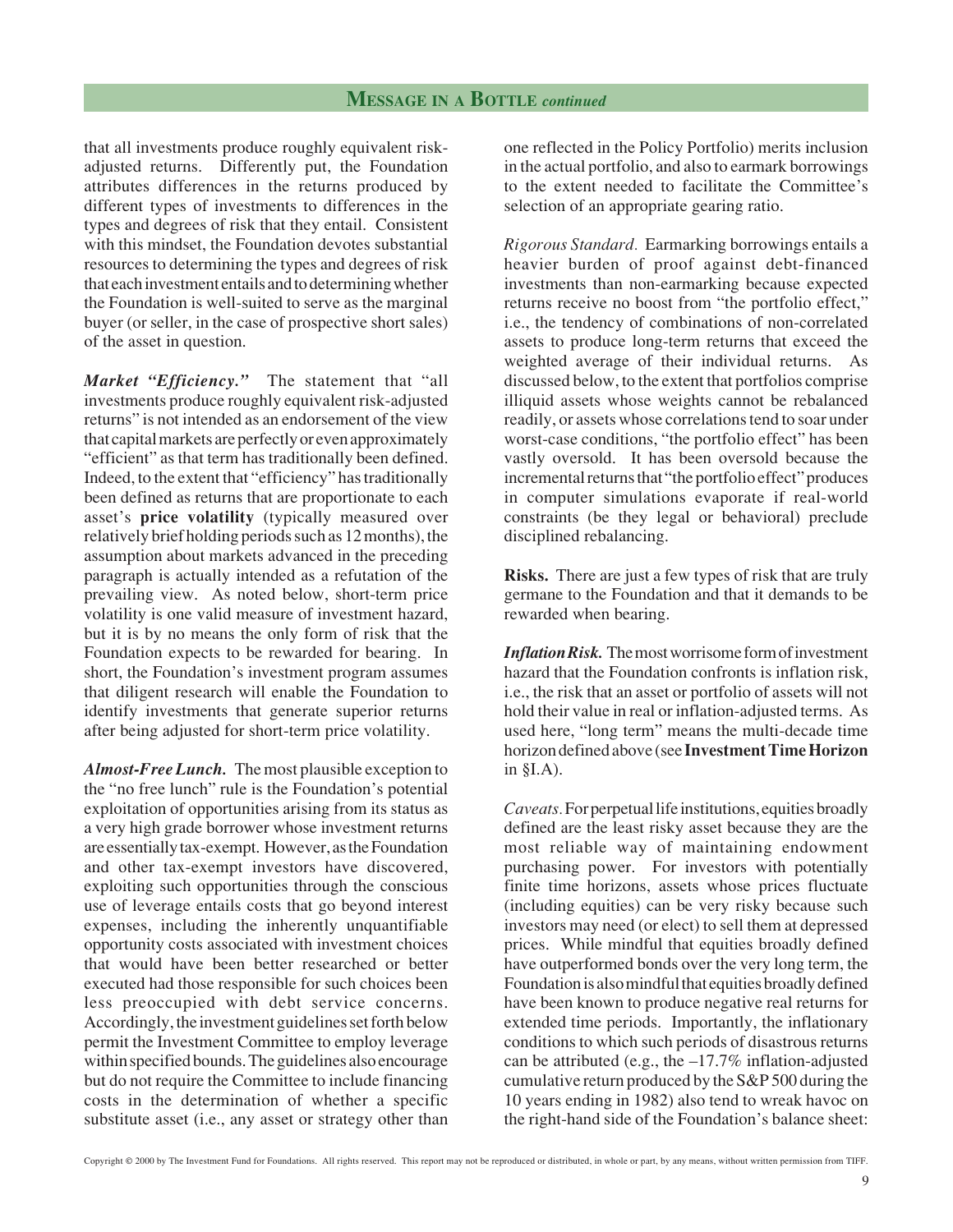to maintain their effectiveness during an extended inflation, grant payments must be ratcheted upward in nominal terms, as must staff salaries and other administrative expenses. In short, very high rates of unanticipated inflation place endowed institutions in a position not unlike an object tossed into a compactor: falling stock prices place ferocious pressure on the left-hand side of their balance sheets (i.e., assets) while soaring costs create countervailing pressures in the opposite direction. To hedge against the forced sale of equities at depressed prices under highly inflationary conditions, a defined portion of the Foundation's portfolio is invested in inflation-indexed bonds (or alternate inflation hedges) at all times.

*Deflation Risk.* A second and very different form of catastrophic risk that can befall the Foundation is deflation. Unfortunately, the assets that most reliably hedge long-term inflation risk (i.e., equities broadly defined) are distinctly unhelpful under deflationary conditions. Indeed, equities tend to perform disastrously under such conditions. That said, deflation arguably is less worrisome than hyperinflation to endowed institutions because liabilities tend to fall in nominal terms when deflation strikes, mitigating the damage sustained on the asset side of such institutions' balance sheets. However, deflation can cause equity values to plummet more rapidly than the cost of goods and services that the Foundation seeks to purchase (directly or via grants). To hedge against the forced sale of equities at depressed prices under deflationary conditions, a defined portion of the Foundation's portfolio is invested in high quality, non-callable, long-term bonds at all times.

*Short-Term Price Volatility.* This is germane for two reasons. First, the Foundation has liquidity needs that are potentially difficult to satisfy through current income. The more short-term volatility an asset or asset class displays, the more vulnerable the Foundation is to forced sales at depressed prices to meet cash flow requirements. Second, quite apart from liquidity needs, short-term price volatility can produce "whipsaw" the reflexive sale of holdings at depressed prices not to meet cash flow needs but to satisfy the risk tolerances of the persons charged with stewarding the Foundation's endowment. Whipsaw is especially worrisome when fiduciary risk tolerances are themselves unstable, a phenomenon that cannot be ruled out even in the absence of trustee turnover.

*Illiquidity.* Although liquidity risk is largely subsumed by price risk — i.e., "there is a market-clearing price for **everything**" — the Foundation deems it useful to distinguish between publicly traded assets whose realizable value is subject to short-term swings in market sentiment and privately traded assets whose immediately realizable value is constrained by the relatively high transaction costs that are necessarily incurred when their ownership changes hands. $3$  This sensitivity to potentially penal transaction costs is reflected in the policy guidelines set forth in §II.

*Informational Risk.* The Foundation does not expect to be rewarded for bearing uncertainty attributable solely to its own failure to collect and assess intelligently legally obtainable information. But it does expect to be rewarded for bearing uncertainty that cannot be eliminated through disciplined research and analysis. The corollary is crucially important: given the intense competition among investors for abnormally profitable investments, the Foundation assumes that information which is readily available to investors is already reflected in asset prices. This is especially true with respect to (a) information respecting forecastable events that have not yet occurred and (b) historical returns on asset classes. Putting both points differently: (a) it is the true surprises that move markets on the margin and (b) by the time investors accumulate sufficient evidence suggesting that an asset class (or investment approach) produces superior returns, any abnormal profits associated with such opportunities have already been made.

**Hedging Costs.** Disaster hedges such as those contemplated by the policies set forth in §II are sometimes so mispriced that the "insurance" they provide has a "negative cost," i.e., investors get paid to become insured. An example: in 1981, long-term

<sup>3</sup> There is an important nexus between liquidity risk and "whipsaw risk" (as that term is defined in the preceding paragraph of the main text). By their very nature investments that entail a high degree of liquidity risk entail a low degree of whipsaw risk. In other words, if an institution cannot bail out when things go unexpectedly poorly over a given period of time, it is much less vulnerable to getting whipsawed. That does not mean the Foundation should invest exclusively in illiquid investments. And it does not mean that an enterprising external manager can make an otherwise liquid investment more attractive to the Foundation by subjecting it to a lock-up. It simply highlights the fact that the Foundation's chief task is to make informed judgments about appropriate tradeoffs between risk and return. If extreme liquidity constitutes a drawback under certain narrow conditions, then illiquidity constitutes a virtue under the same conditions.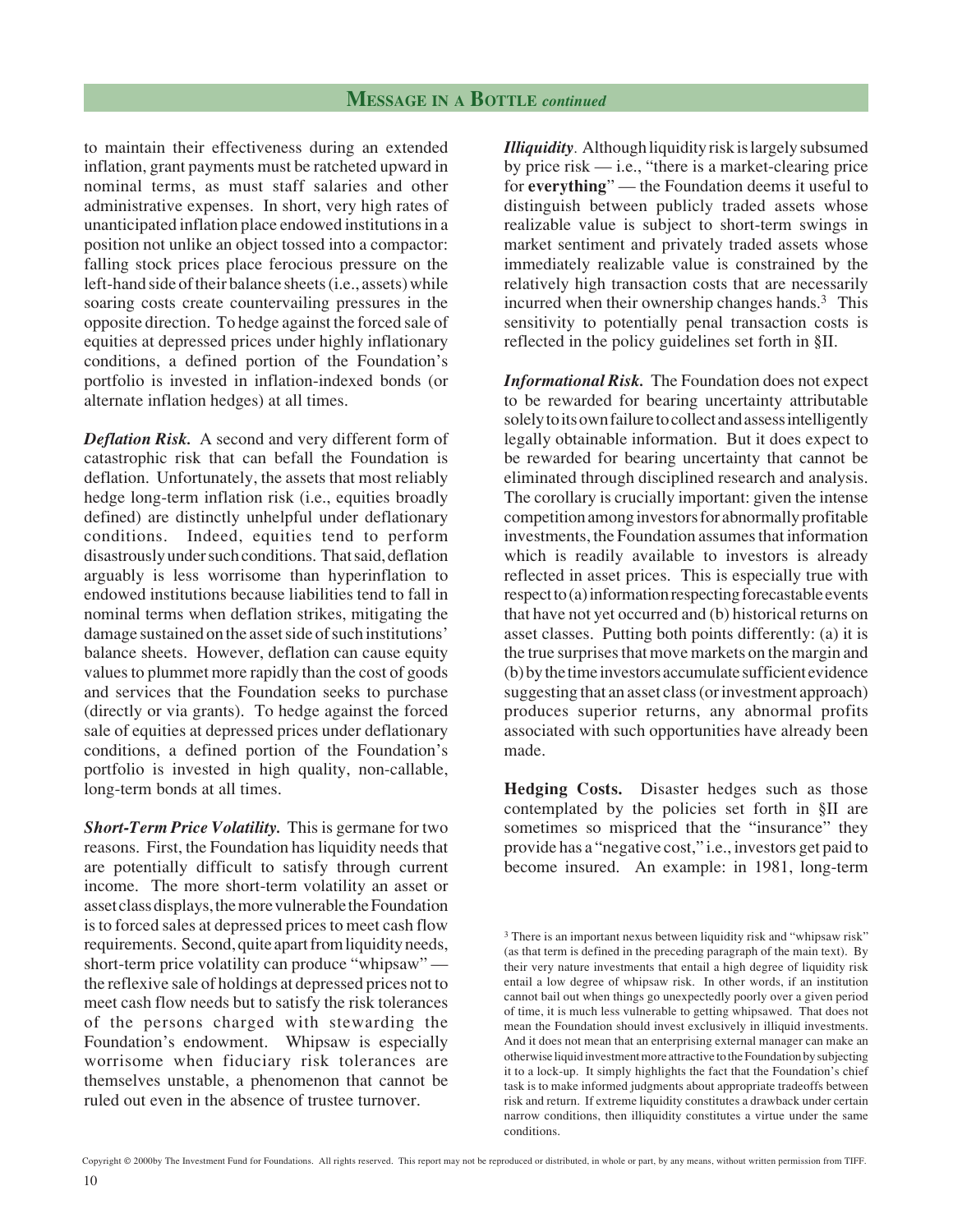Treasury bonds (the classic deflation hedge) yielded more than 14%, an unprecedentedly high nominal yield that provided the potential for rich capital gains if the Federal Reserve succeeded in bringing inflation under control (as it subsequently did) and significant protection (via reinvestment of coupon income) if it did not. There is an important corollary to the principle that investors can occasionally get paid to become insured: such hedges can also become so overpriced that investors who acquire them at peak prices can wind up worse off than investors who lack such "insurance" — even if the event being insured against occurs. An example of the latter phenomenon: investors who acquired energy-related properties for inflationhedging purposes at the peak of energy prices in 1980 were going to do very poorly even if inflation had continued spiraling upward. Of course, it did not.

*Equity Real Estate as an Inflation Hedge.* The absence of a permanent allocation to real estate in the accompanying guidelines reflects two assumptions about this asset class: (1) that the Foundation's tax status reduces materially expected after-tax returns from debt-financed equity real estate and (2) that certain forms of equity real estate may not provide meaningful diversification versus other equity-oriented assets during inflation-induced bear markets in stocks. Accordingly, the Investment Committee's operative assumptions respecting equity real estate are (1) that any new commitments to equity real estate will be preceded by a careful assessment of after-tax returns and (2) that they will be subject to the stringent application of the Asset Substitution criteria set forth in §II.C.

*Commodities as an Inflation Hedge.* The accompanying guidelines exclude a permanent commitment to commodities for reasons similar to those underlying the exclusion of a permanent allocation to equity real estate.Accordingly, the purchase (or retention) of commodity-related holdings also shall be subject to the stringent application of the Asset Substitution criteria set forth in §II.C, with special attention being paid to supply and demand forces within commodity markets that could cause such holdings to under- or outperform the market benchmark for the Foundation's inflation hedging subsegment. As a general rule, the Foundation will eschew investments in raw commodities but stands willing to acquire commodity-related assets to which value-enhancing strategies and tactics can be applied (e.g., energy reserves held by deftly managed operators).

#### **C. Asset Allocation Approaches**

**Overview.** This subsection has a twofold purpose: (1) to describe summarily the approach that the Investment Committee employs when formulating asset allocation guidelines and (2) to codify the reasons why it does not rely more heavily on alternate approaches favored by many large institutional funds. To make the Committee's favored approach more intelligible, the critique of alternate methods appears first.

**Mimicry Decried.** The ultimate measure of the appropriateness of a given asset mix for a given foundation is whether it will produce the maximum return for whatever level of risk the Foundation's trustees are willing to bear. But few if any trustee groups can gauge accurately their tolerance for poor results until those results actually roll in. The idea of an "ideal" asset mix for foundations with different governing boards is thus an impossibility. When added to the Foundation's relative indifference to peer group comparisons (see §I.A above), this fact obviates the need for the Foundation to mimic intentionally peer institutions' policies and practices.

**"Efficient" Portfolios Decried.** The most popular method used by institutional investors when formulating asset allocation guidelines is meanvariance analysis ("MVA"), the aim of which is to identify "efficient" asset mixes. The aim is choiceworthy — the Foundation does indeed seek to earn the highest possible returns for any combination of risks that it elects to bear— but the means typically employed in pursuit of this aim are defective in multiple respects. These defects are catalogued here to remind readers why the Foundation does not rely more heavily on MVA or related approaches when making asset allocation decisions.

*Partial Critique Only.* What follows is by no means a comprehensive catalog of MVA's perceived defects. Rather, it is a partial critique that discusses only those defects of MVA that are displayed by the computerbased model that the Foundation's external investment consultant has made available for the Foundation's use. In contrast to conventional mean-variance optimizers, this model has the important advantage of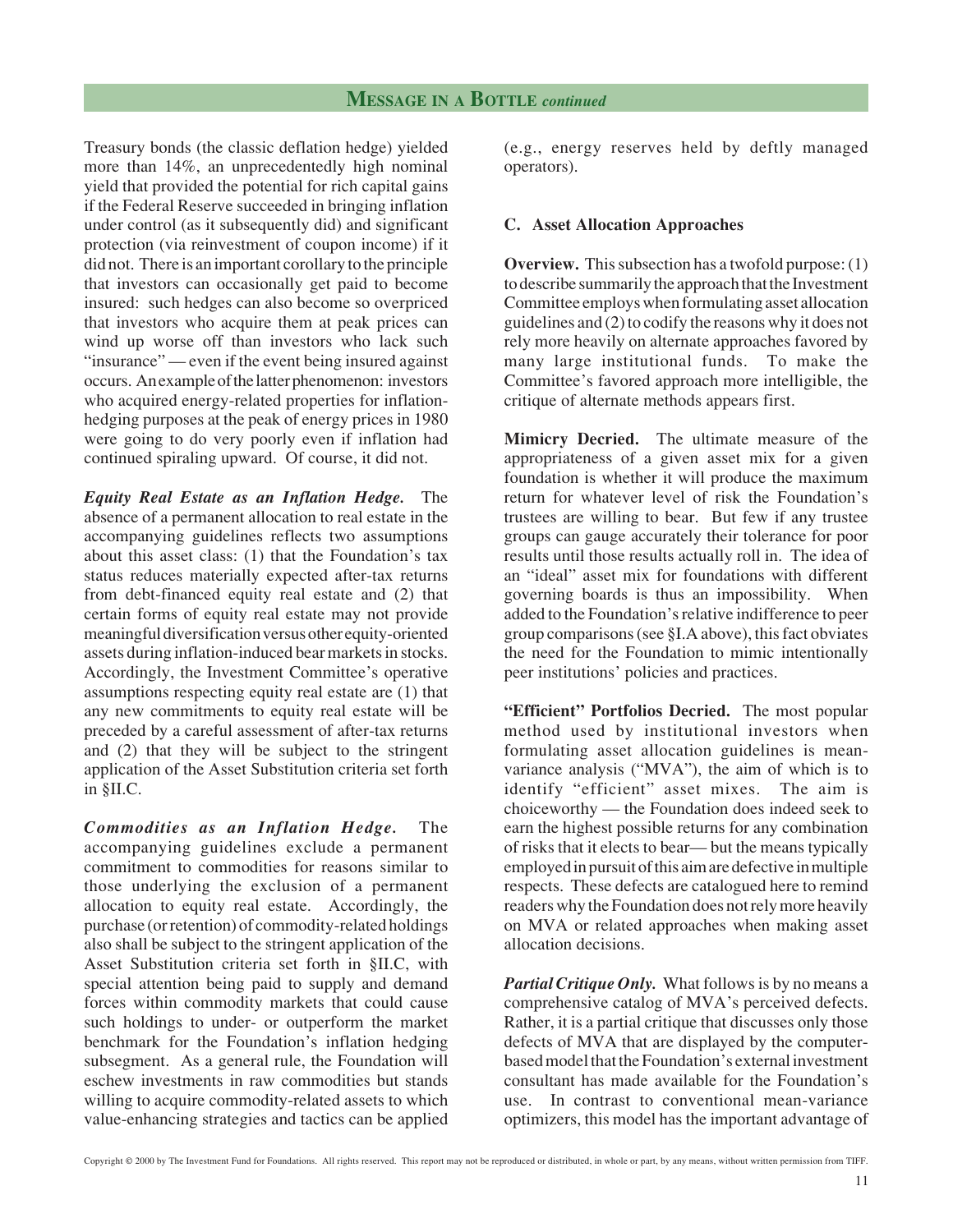focusing not on a single undifferentiated holding period but rather on multiple time periods and of facilitating the assessment of alternate portfolios' riskiness using client-specified definitions of risk. For modeling purposes, the Foundation has traditionally defined risk in two ways: first and foremost, as potential shortfalls in terminal wealth below a given threshold; and secondarily, as differences between the Foundation's returns and the returns realized by institutions pursuing what are assumed to be more conventional policies. In its most recent application, the model was told to weight the first definition 10 times more heavily than the second, in keeping with the Foundation's relative indifference to peer group comparisons as described above. The model in question is quite elegant, especially in its capacity to analyze risk through prisms more robust than mean-variance, but an elegant dwelling built on an inherently shaky foundation provides no more shelter when earthquakes strike than a cruder abode built on the same shaky foundation. The foundation on which the model rests is defective in the following respects:

*Clairvoyants Not Available.* The chief defect of the model is that it presupposes more forecasting acumen than the Foundation or any advisors available to it are likely to possess. To elicit output from the model, its user must specify the expected returns, standard deviations ("variances"), and correlations ("covariances") of the asset classes being analyzed. Importantly, empirical studies by leading statisticians working in the investment arena indicate that the return forecasts are roughly 10 times as important (in terms of indicated asset mixes) than forecasted variances, with the latter in turn being roughly two times as important as forecasted correlations. Differently put, institutions that turn to MVA models in an effort to sublimate if not eliminate forecasting in the policy formulation process are doing nothing of the sort.

*Speciousness of Historical Return Data.* It is unwise to rely solely on unadjusted historical returns as inputs, because such data ignore the dynamism of capital markets. Simply stated, the current price of an asset is always more important than historical averages. Moreover, studies extolling the virtues of particular investments tend to appear at or close to secular peaks in the returns on such investments. Examples abound: small stocks in the US (horribly expensive by 1983, when the first big wave of studies was published extolling their long-term virtues); real estate in the mid-1980s (same story as small stocks); developed market foreign stocks in the late 1980s (ditto); and emerging market stocks *circa* 1992-93 (same phenomenon).

*Dangerous Vacuum.* The return expectations on which investment policies formulated using optimization models rest tend to be formed in a vacuum without regard to the fact that countless other institutions are engaged in precisely the same exercise of forecasting expected asset class returns. (Logisticians refer to this as the "fallacy of composition.") Consensus expectations are not always wrong, but they are seldom right with respect to asset allocation opportunities whose aggregate size is a fraction of the institutional capital pursuing such opportunities in the mistaken belief that they can absorb vast sums of fresh capital (e.g., US venture capital *circa* 1983-84, emerging market stocks *circa* 1992-93, fixed income arbitrage *circa* 1997-98). When using the optimization model supplied by its external investment consultant, the Foundation makes the assumption that all types of marketable stocks held by the Foundation will produce the same return. This mitigates the problem of assuming that relatively small pockets of opportunity (e.g., emerging market stocks) can accommodate large sums of fresh capital without undermining their assumed return advantage, but it introduces a different form of arbitrariness into the modeling process that is also unsettling.

*Dismal Track Record.* The forecasting errors alluded to above cannot be attributed solely to the paucity of data respecting non-traditional assets with which forecasters were confronted when these novel ingredients were initially tossed into the optimization stew. After all, the forecasted returns of the more "traditional" assets analyzed in such studies also proved wildly inaccurate, albeit mostly on the low side. Indeed, foreign stocks (developed as well as emerging) are the only major asset classes that have produced returns in the 1990s **below** those forecasted by MVA users when the decade began. (Commodities represent a third exception.) But the forecasts of other asset classes' behavior have proven equally inaccurate, a fact obscured by the generally benign character of the forecasting errors in question. Trustees find it hard to get upset when the major markets in which they've invested perform much better than expected (e.g., US stocks and bonds over the last 16 years). But they are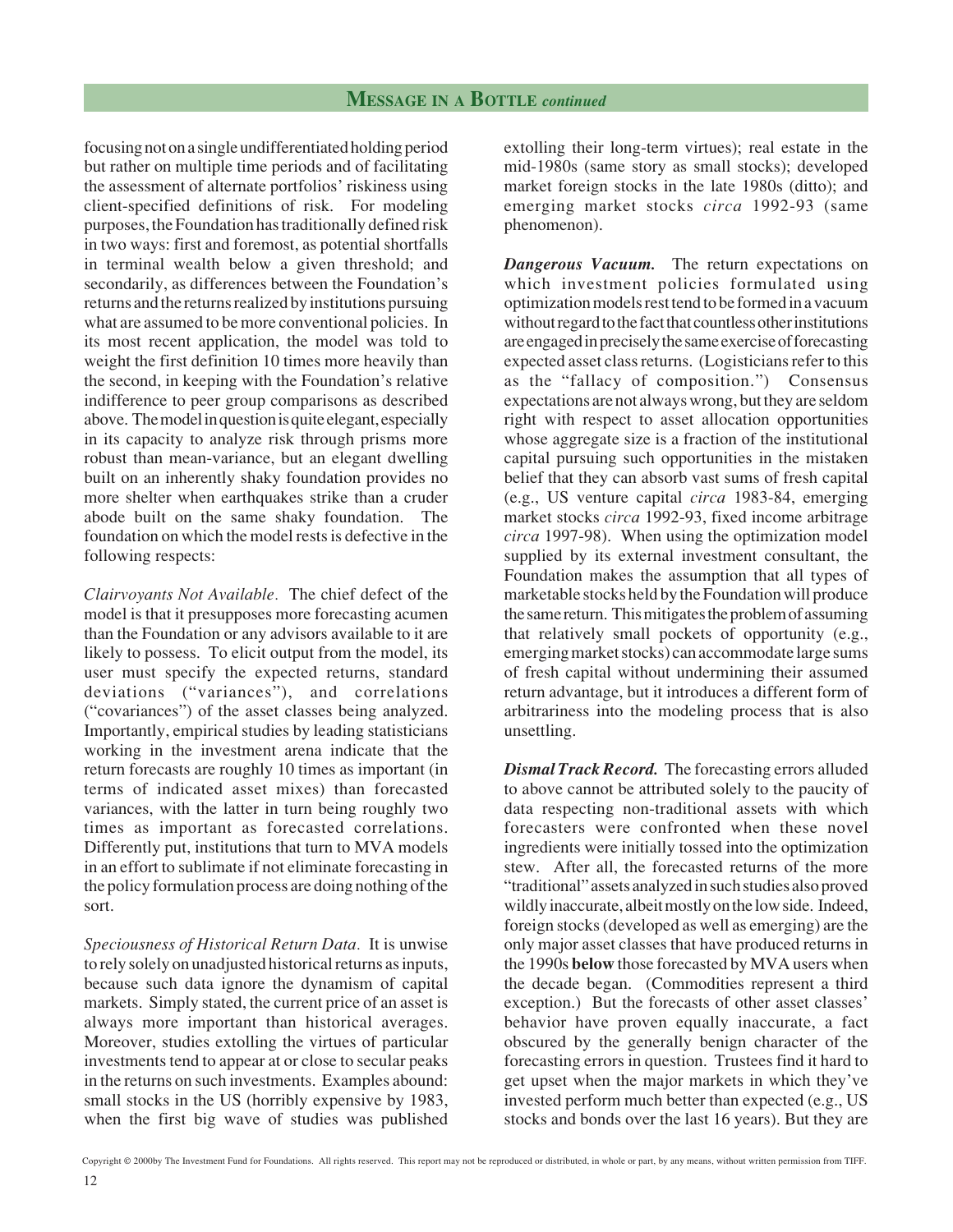far less tolerant of materially **smaller** forecasting errors when results are much worse than expected, especially when the assets purchased for return enhancement reasons produce negative returns (e.g., emerging market stocks 1993-present).

*Speciousness of Other Inputs.* The illogic of relying solely on historical return data is rivaled by the illogic of relying on historical volatilities and correlations. The latter variables are no less dynamic than returns and hence no less difficult to forecast, even over multiyear time horizons. Again, examples abound, the most topical being the wild inaccuracy of the expected behavior of emerging market stocks when these were added to institutional asset mixes in the early- to mid-1990s. Commodities represent a second example, not primarily because commodity returns have been dreadful of late but because commodities performed so poorly during the two biggest downdrafts in world stock markets since commodities became an institutionally accepted holding about a decade ago (i.e., the 1990-91 bear market and the briefer 1998 stock market swoon). More specifically, the correlation between commodities and marketable stocks was assumed to be negative, but commodities fell in price during both of the market downdrafts just mentioned, and dramatically so during the summer of 1998. Of course, if inflation fears rather than recession fears trigger the next big downdraft in global stock prices, commodities might indeed display a negative correlation with stocks. As for equity real estate another asset class traditionally viewed as an "inflation hedge" — this too performed horribly during the bear market in stocks in 1990-91, providing virtually no diversification vis-à-vis publicly traded equities when such diversification was needed the most. As Chow, Jacquier, and Kritzman have demonstrated convincingly,4 asset class correlations have a nasty but proven tendency to soar when financial markets are confronted with a major "shock" (e.g., Iraq's invasion of Kuwait in 1990, Russia's default in August 1998, etc.). If the chief purpose of optimization models is to identify portfolios that will generate satisfactory returns **within acceptable volatility constraints**, then institutions relying on such models should use correlations that reflect worst-case

conditions, as distinct from "normal" conditions. Alas, highly diverse portfolios that appear "efficient" (i.e., embody an acceptable balance between return and risk) under "normal" conditions invariably embody intolerable levels of downside risk when analyzed under worst case conditions (deflation or hyperinflation).<sup>5</sup>

*Inherent Contradiction.* As a means of selecting rational asset allocation guidelines in an uncertain world, MVA and related optimization methods do not withstand logical scrutiny. Excepting whatever value investors might derive from combining assets that are unarguably non-correlated under worst case conditions (e.g., long-term Treasuries vs. unseasoned stocks under deflationary conditions), investors seeking meaningful guidance from their MV-based models cannot escape one ugly fact: if they truly believe their own return forecasts, they should load up on the asset(s) with the highest assumed returns, subject only to liquidity constraints. (Investors who are truly clairvoyant arguably can skip the back-end liquidity check, mindful that lending institutions will furnish as much liquidity as they need to finance their demonstrably winning ways.) Of course, most investors lack such confidence in their own return forecasts, else their portfolios would be more concentrated, and they would pay little if no heed to MVA. Lacking complete confidence in their return forecasts, the investors we're discussing take a step that is as natural (in light of their insecurities) as it is perverse: they hedge their return forecasts by constructing diversified portfolios that seem "efficient" based on a different set of equally suspect assumptions. These assumptions include the forecasted volatilities and correlations of the asset classes deemed eligible for purchase, their own risk tolerances ("utility functions"), and — critically — their own ability and **willingness** to rebalance portfolios in as disciplined a manner as their computer-based models presuppose.

#### *Unrealistic Rebalancing Assumptions.* A key premise underlying MVA and related optimization methods

Copyright © 2000 by The Investment Fund for Foundations. All rights reserved. This report may not be reproduced or distributed, in whole or part, by any means, without written permission from TIFF.

<sup>4 &</sup>quot;Optimal Portfolios in Good Times and Bad," *Financial Economist*, No. 272-1, December 1998. This paper was summarized nicely in the December 15, 1998, edition of "Economics and Portfolio Strategy," published by Peter L. Bernstein, Inc.

<sup>&</sup>lt;sup>5</sup> Even the most ardent proponents of optimization models concede that such models work imperfectly at best when equity real estate is included as an eligible asset. This is true under even so-called normal market conditions because real estate is traded on a discontinuous basis, rendering price series insufficiently robust. Indeed, some leading consultants refuse to include real estate in optimization studies, preferring instead to relegate it to "alternative investment" status. In theory, this means that real estate has no **permanent** place in the indicated policy portfolio even if it does have a more or less permanent place in the actual portfolio.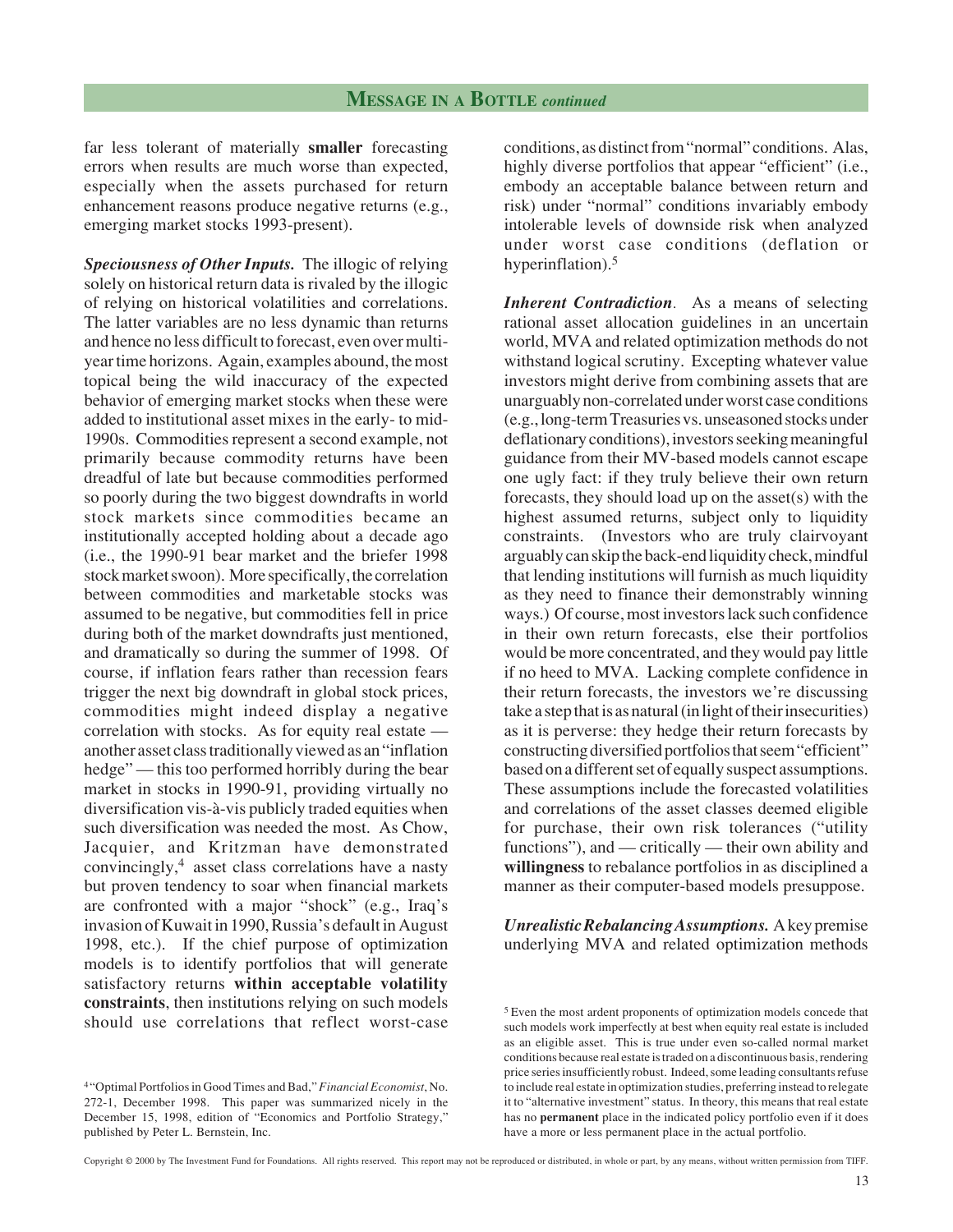(including penalized shortfall models such as the one currently employed by the Foundation) is that asset mixes can and will be rebalanced periodically. Indeed, much of the "efficiency" inherent in portfolios that lie on the "efficient frontier" derives from the inherently contrarian recycling of funds from asset classes that have outperformed to those that have lagged. But several of the asset classes that make "efficient" portfolios choiceworthy on paper are inherently illiquid, private equity being the prime example. To surmount this obstacle, many computer-based asset allocation models permit users to specify rebalancing costs for each asset class being analyzed. This mitigates the problem but hardly eliminates it: an institution that seeks to reduce private equity exposure through means other than the normal maturation of such holdings (e.g., through sales of partnership interests on the secondary market) will quickly discover that its access to attractive private equity opportunities has been materially reduced due to general partners' concerns about its staying power. Quite apart from whether an institution is **able** to rebalance its assets in as disciplined a manner as most MV-based models presuppose, experience suggests that all but the most intrepid institutions are **unwilling** to do so. They are unwilling because rigorous rebalancing sometimes requires selling assets that have been moving sharply higher while simultaneously buying assets that have been plummeting in price (e.g., topping off emerging market stocks in late 1998 via sales of US equities). The Foundation could potentially constitute an exception to the latter rule, but before adopting policies that presuppose such intrepidity the Foundation should make triply sure that all parties who enjoy a *de facto* or *de jure* veto over investment decisions have internalized contrarian principles.

*Potentially Costly Distraction.* Mindful of the above problems with computer-based asset allocation models, many institutions and their consultants nonetheless devote much time to their use. They do so in the belief that scrutiny of multiple model runs, each reflecting different inputs and perhaps also time horizons, can shed important light on the tradeoffs inherent in choosing one asset mix over competing alternatives. Perhaps it can, although in practice most institutions spend far more time tweaking forecasted returns than they do tweaking forecasted volatilities or correlations — a potentially dangerous practice given the importance that most asset allocation models ascribe to asset pairings displaying low or negative correlations.

But the greater danger inherent in such scenario testing is that it becomes preoccupying, consuming research and discussion time that is disproportionately large in two respects: first, in relation to the low accuracy of the assumptions underlying computer-based optimizers when viewed in hindsight; second, in relation to the much greater potential value-added from applying the same scarce resources to manager selection and other policy or strategic issues that the fiduciaries involved (especially Investment Committee members) routinely confront.

*False Axiom.* The typical investment committee devotes most of its time to asset allocation in the axiomatic belief that this aspect of the investment planning process has the greatest influence on a fund's long-term performance relative to its peers. It can, potentially, but only if the asset mix ultimately adopted is materially different from the average mix employed by peer institutions. Alas, to wind up with a highly unconventional policy portfolio, a trustee group that is headed down this path typically spends an inordinate amount of time agonizing over model inputs and constraints, which necessarily differ from those used by other investors. Having stuck their necks out in this manner, and perhaps exhausted most of the time available for research and discussion, our hypothetical group of maverick trustees often finds it difficult to deliver the goods, i.e., to deploy the endowment in a manner that will render their return forecasts reasonable in hindsight. This is especially true with respect to socalled alternative assets (a slippery term that used here means anything other than publicly traded US stocks and bonds). For better or worse, one cannot buy many alternative assets on an indexed basis, private equity and absolute return-oriented investments providing two concrete examples. To actually realize the lofty return goals for these two asset classes that are reflected in most "state of the art" asset allocation studies, trustee groups (or hired guns working under their supervision) must devote substantial amounts of time to manager selection and evaluation within these two asset classes. This is easier said than done, because the process of adopting an unconventional policy portfolio often leaves scant time available for the latter tasks.

*Lamentable Fact.* The lamentable fact is that computerbased approaches to asset allocation do not eliminate the need for fiduciaries (or their advisors) to make subjective judgments about the future returns, volatilities, and correlations of the asset classes and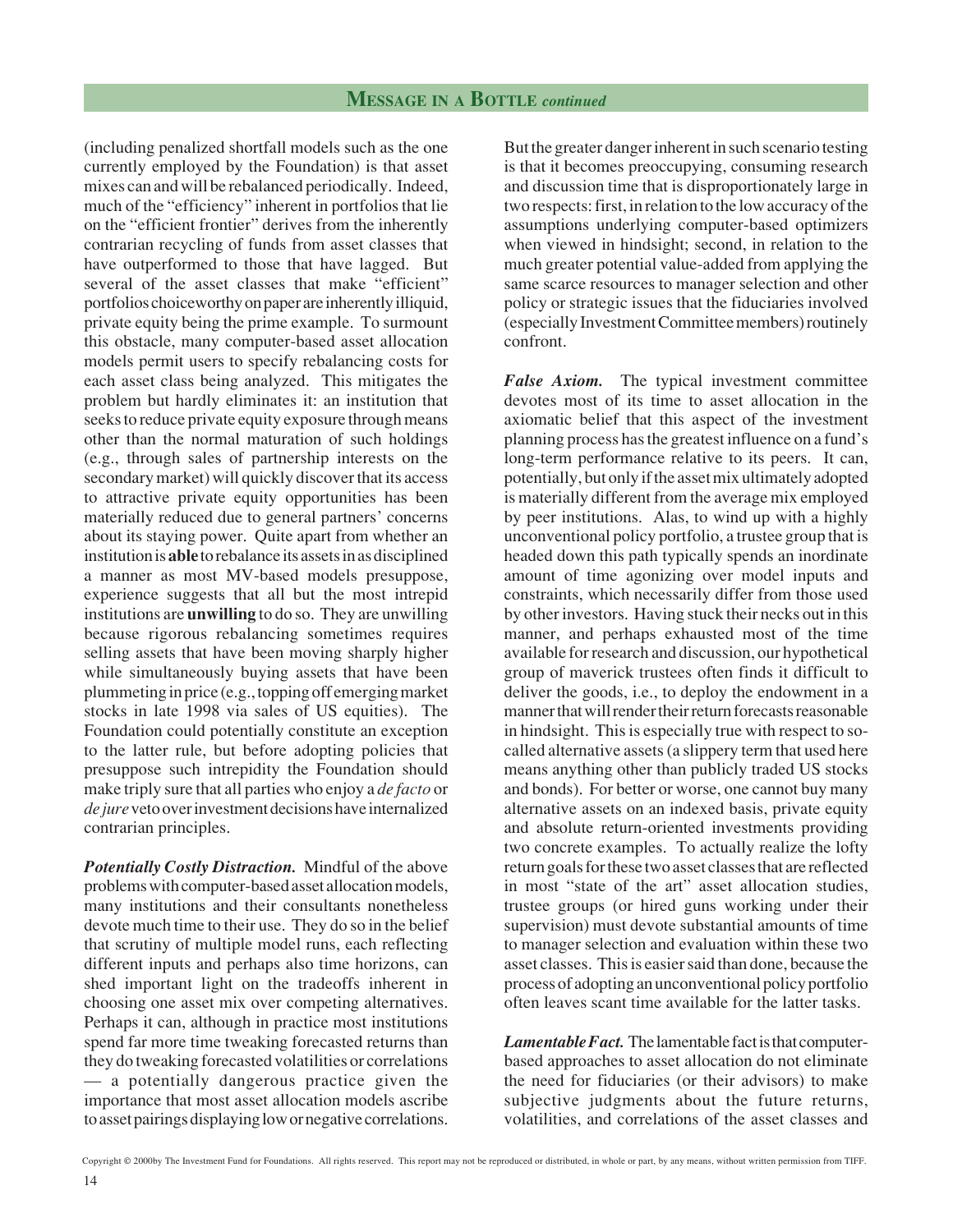subclasses being considered for purchase. Indeed, they actually amplify this need, and they put fiduciaries in the untenable position of attempting to forecast the inherently unforecastable. No sensible trustee would claim an ability to forecast asset class returns over a one-day or even one-year holding period because realized returns over such short-term periods can be affected materially by numerous imponderable variables. Conversely, no sensible trustee would rely heavily on MVA or related methods when formulating investment policy for an endowment whose investment time horizon is indeed perpetual and whose spending rate lies wholly within its board's discretion: such reliance would be misplaced under these conditions because model inputs geared toward the medium-term time horizons that actually dominate most trustees' thinking (i.e., 2–3 years in most cases, 5-7 years if trustees are abnormally patient) become nonsensical when the scenarios being analyzed are truly long term (e.g., 30-50 years or more). They become nonsensical because correlations among what are today regarded as distinct "asset classes" (e.g., foreign vs. US stocks or US stocks vs. US real estate) rise as the measurement period lengthens, and returns migrate in a manner that casts doubt on modern analysts' well-intentioned efforts to parse financial markets into a half-dozen or more "asset classes." In short, the financial landscape is both simpler and more complex than most computerbased approaches to asset allocation imply: simpler because what appear to be a myriad of distinct asset classes can be prudently reduced to just three segments for long-term planning purposes (as illustrated in §II) and more complex because the returns that any institution can legitimately hope to realize from each of these segments depend heavily on the specific strategies and managers employed within them.

*Distributions vs. Point Estimates.* Although the concerns raised in the preceding paragraph are especially apt with respect to asset allocation approaches based on point estimates of expected returns, they are highly germane to the more common practice of forecasting return **distributions** (i.e., attaching probabilities to a vast if not infinite spectrum of potential outcomes). In academic parlance, point estimates are referred to as "means" — shorthand for mean returns. These means are accompanied by forecasted variances or standard deviations to produce expected return distributions. Unfortunately, the actual distribution of returns for most asset classes and subclasses tends to be disturbingly unstable — "nonstationary" in academic parlance.

*Proposed Use of Computer-Based Optimization Models.* The Foundation will continue to use computerbased optimization techniques (via its external consultant's model), but for descriptive rather than prescriptive purposes. In other words, it will use MVA to analyze the potential implications of asset allocation and manager selection choices arrived at by more intuitively appealing means. Put yet another way, with the exception of passive investments that will track closely the segment and subsegment benchmarks identified in §II, no strategy or manager will be employed unless it has the potential to satisfy the criteria for Substitute Assets set forth in §II — regardless of the asset or manager's perceived utility when viewed through the prism of MVA and related optimization techniques. The Foundation consciously relegates such techniques to this subordinate rather than supreme role in the investment planning process because its Investment Committee and staff do not have sufficient confidence in the assumptions on which computerbased optimization rests. To keep the resources devoted to such optimization reasonable in relation to its limited utility, the Foundation will confine its use to the scrutiny of probable downside volatility under worstcase conditions, defined as economic scenarios entailing either deflation or very high rates of unanticipated inflation. The chief if not sole purpose of such "stress testing" will be to ensure compliance with the tertiary return objective specified herein (avoiding 30% or greater peak-to-trough declines in the endowment's unitized value).

*Focal Point.* Consistent with the assumption that **time** (at the staff and Investment Committee level) is likely to be the most important determinant of the Foundation's realized returns within each segment, the policies outlined below assume that the Foundation will seek index-like returns from its two hedging segments (deflation-hedging bonds and inflationhedging hard assets) in order to devote the maximum available manpower to determining which assets should be held within its Total Return segment (equities broadly defined). The Committee stands prepared to make judicious use of so-called Substitute Assets within the Hedging subsegments as well as the Total Return segment, but its chief task (aided by staff) is to identify and exploit opportunities to deploy the Total Return segment's assets in a manner that will enable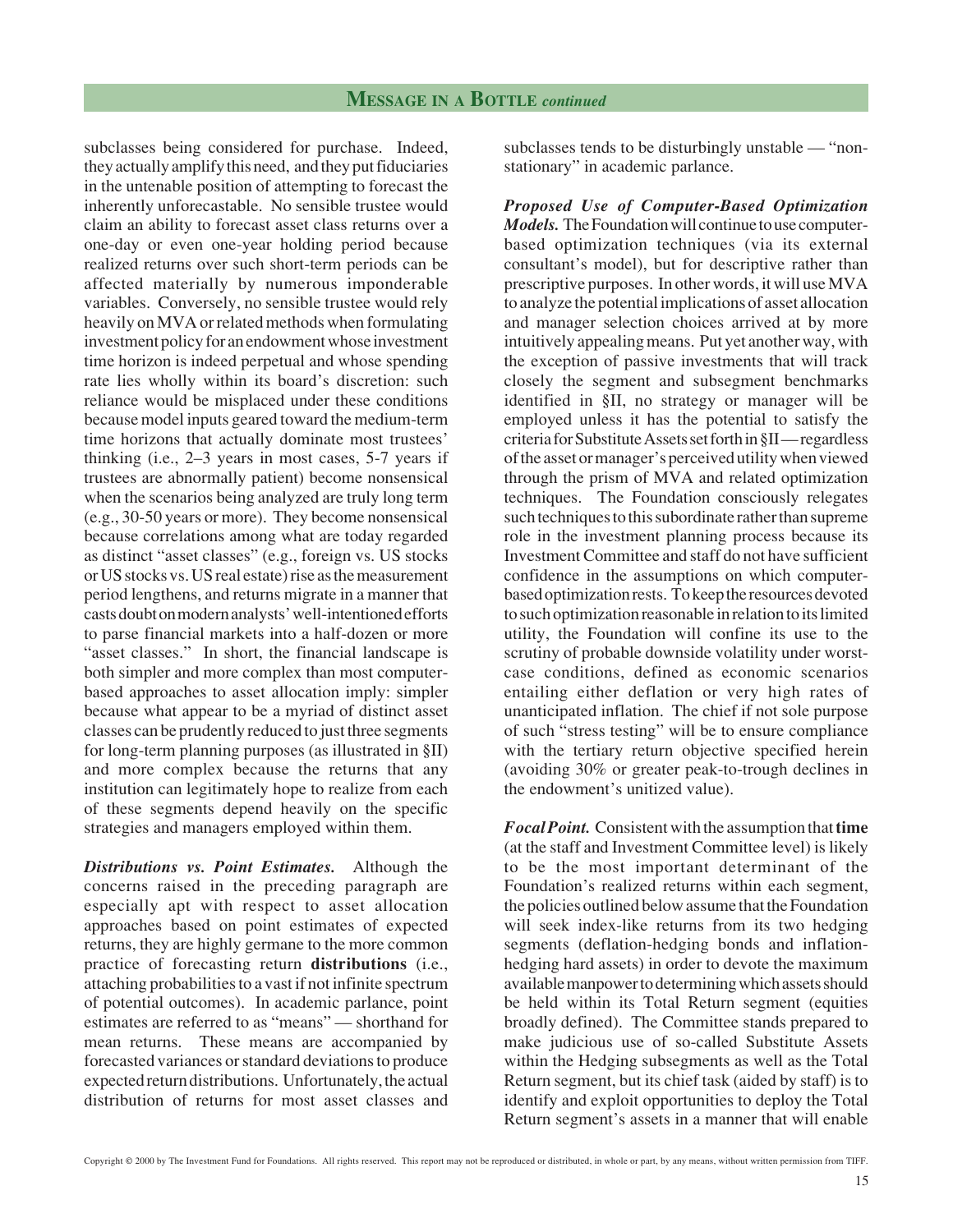this segment to outperform by a prudent but not heroic margin the securities comprising the segment's benchmark. In pursuing this goal, the Committee and staff will focus their energies on identifying outstanding external managers that can produce truly superior returns on a portion of the Total Return segment. Given the size of the Foundation's aggregate endowment, the operative premise is that the percentage of the Total Return segment capable of producing truly superior returns will be small indeed, with most if not all of the return advantage gained through means **other** than strategic or tactical asset allocation.

#### **D. Manager Selection**

**Manager Selection Criteria.** In general, the more important and desirable an attribute is (e.g., a welldefined and preferably innovative investment philosophy), the more difficult and time consuming it is to confirm its presence in a given money manager. Conversely, undesirable attributes (e.g., portfolio managers who are encumbered with excessive administrative or client servicing responsibilities) are relatively easy to detect. This suggests that screening criteria should generally be applied in reverse order negative screens first, positive screens later, after the selection universe has been reduced to a more manageable number, as follows:

- Step 1 Eliminate Managers Displaying Disqualifying Attributes
	- investment decisionmakers engaged primarily in brokerage or financial planning (as distinct from portfolio management)
	- an inability to meet performance reporting deadlines
	- criminal convictions or sanctions by the SEC or other federal or state regulatory agencies
- Step 2 Eliminate Managers Displaying Too Many Undesirable Attributes
	- a high degree of personnel turnover
	- insufficiently trained administrative personnel
	- insufficiently robust investment accounting systems
	- investment decisionmakers that are unduly burdened with administrative tasks
	- an unwillingness to specify asset size limits for products or services that require such limits
	- glaring mismatch between the liquidity offered clients and the inherent liquidity of the strategies being pursued
- Step 3 Eliminate Managers Displaying Too Few Desirable Attributes
	- money management is the firm's sole (preferably) or primary line of business
	- the firm's decisionmakers are seasoned professionals or the firm's philosophy is unusually innovative (preferably both)
	- the firm is willing to employ performance-based fees (with meaningful hurdles rates that inhibit undue enrichment) as an expression of confidence in its own abilities
	- the firm complies fully with the performance standards promulgated by AIMR
- Step 4 Eliminate Managers Displaying Too Few Important Attributes
	- a well-defined investment philosophy that gives the manager a discernible competitive advantage in the gathering or processing of investment data
	- a verifiable record that the firm has faithfully executed this philosophy over time
	- a proven capacity to deliver uniform results to all clients to whose assets the philosophy is applied
	- a reasonable amount of assets under management to which this philosophy is applied
	- satisfactory returns versus relevant benchmark indices
	- a proven capacity to adapt to changes in financial markets
	- a proven willingness to invest adequately in its own business (including technological resources) in light of such changes
	- investment professionals who have strong personal incentives (both financial and psychological) to produce satisfactory results for their clients
	- strong if not proprietary deal flow \*

\* Asterisk denotes criterion that is germane primarily to managers investing in non-marketable assets.

*Liquidity Mismatch.* In recent years, many money managers have sought to feather their own nests by forming hedge funds whose redemption windows pop open at intervals much shorter than a prudent investment time horizon for the strategies such managers employ. The Foundation is acutely sensitive to the potential problems that this mismatch creates and seeks to avoid managers that have veered down this dangerous path.<sup>6</sup>

Copyright © 2000by The Investment Fund for Foundations. All rights reserved. This report may not be reproduced or distributed, in whole or part, by any means, without written permission from TIFF.

<sup>6</sup> The path is dangerous because the constituencies that most hedge funds serve bear little resemblance to the constituency served by the archetypical pool operators, i.e., life insurance companies. Life insurers can tolerate a mismatch between their investment time horizon and the periodicity of forced sales of investments because the catalysts for such sales (i.e., deaths) tend to be independent events, and the sales tend to be partial. The opposite approximates the truth for many hedge funds: the conditions that induce some clients to yank their money typically induce most clients to withdraw, transforming a trickle of outflows into a torrent of redemptions.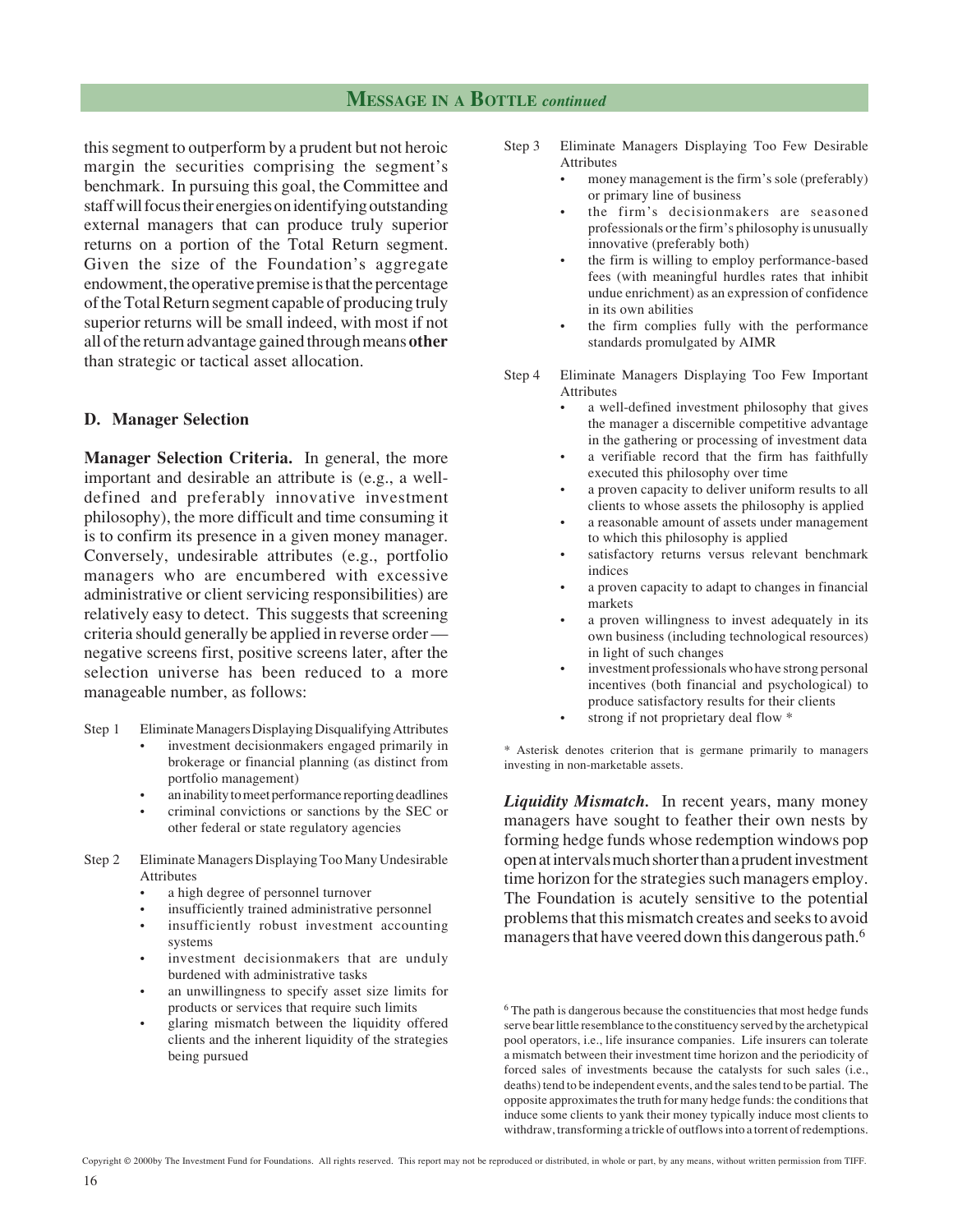*Exceptions That Prove the Rule.* The policy bias advanced in the preceding paragraph should not be construed as a prohibition against longer-term lockups for vehicles investing primarily in marketable securities. The Foundation is fully prepared to incur long-term lock-ups with respect to marketable securities managers, as long as the handcuffs being adorned are associated with demonstrably superior rules of engagement in other respects, e.g., with respect to fees, clawback provisions, permissible strategies, and the like. There are many hedge funds investing exclusively in marketable securities that would have great difficulty implementing their favored strategies and tactics if their capital bases were subject to annual or even biannual withdrawals.

**Expected Alphas.** The asset allocation guidelines set forth in §II are accompanied by real return expectations for each segment that are themselves the sum of two independent variables: (a) an expected real return for the assets comprising the segment's benchmark if held on a passive or indexed basis over multi-decade time periods and (b) an assumed premium from active management (net of fees and trading costs). These premia or "alphas" are necessarily "best guesses," and are necessarily expressed in the form of point estimates rather than ranges. In practice, the higher the expected return on an asset class or subclass, the larger the range of expected alphas, i.e., the greater the dispersion between the long-term returns produced by the bestperforming managers and those produced by the worstperforming managers.

\* \* \* \* \*

#### **Part II. Investment Policies**

#### **A. Return Objectives**

**Primary Return Objective.** The Foundation's primary return objective is to preserve the purchasing power of the unitized value of its endowment assets, net of administration and investment management costs, over rolling five-year periods. This goal is synonymous with the pursuit of a time-weighted return on endowment assets that is at least equal to an inflation rate appropriate to the Foundation (the CPI or an agreed-upon alternative) measured over rolling fiveyear periods.

**Secondary Return Objective.** The Foundation's secondary return objective is to enhance the purchasing power of the unitized value of its endowment assets over rolling five-year periods. This goal is synonymous with the pursuit of a time-weighted return on endowment assets that exceeds an inflation rate appropriate to the Foundation plus 5% net of all costs, measured over rolling five-year periods.

**Tertiary Return Objective.** The Foundation's tertiary return objective is to avoid peak-to-trough declines in unitized endowment purchasing power exceeding 30%.

**Underpinnings.** The adoption of objectives expressed in unitized terms reflects an assumption that the endowment's total market value is likely to shrink in accordance with the Foundation's overall financial goal of potentially liquidating its assets. The adoption of rolling five-year periods for assessment of results reflects a balancing of the Foundation's targeted life with its board's perceived tolerance for unexpectedly poor results. The five-year period for assessing results is intended as a floor but not a ceiling: its adoption indicates that the board ascribes little importance to declines in unitized endowment purchasing power that have persisted for less than five years, unless they entail peak-to-trough declines exceeding 30%. The 30% limit serves as a proxy for the Foundation's tolerance for changes in its financial condition that, however fleeting, would likely trigger fundamental changes in the scope and character of its grantmaking endeavors.

#### **B. Liquidity**

**Spending Policy.** As a publicly supported organization, the Foundation is not legally obliged to distribute a stated percentage of its assets in any given year, nor is it encumbered by grant commitments that are excessive in relation to its total assets. At present, such commitments approximate 12% of the Foundation's total assets in present value terms. In recent years, distributions have approximated 6% of the endowment's market value. The board stands prepared to distribute more than the constant dollar equivalent of this sum in any given year if compelling grantmaking opportunities arise and less if depressed financial markets or a paucity of attractive grantmaking opportunities dictates a lower spending rate.

**Cash Flow Requirements.** The Investment Committee seeks to ensure that the endowment comprises deflation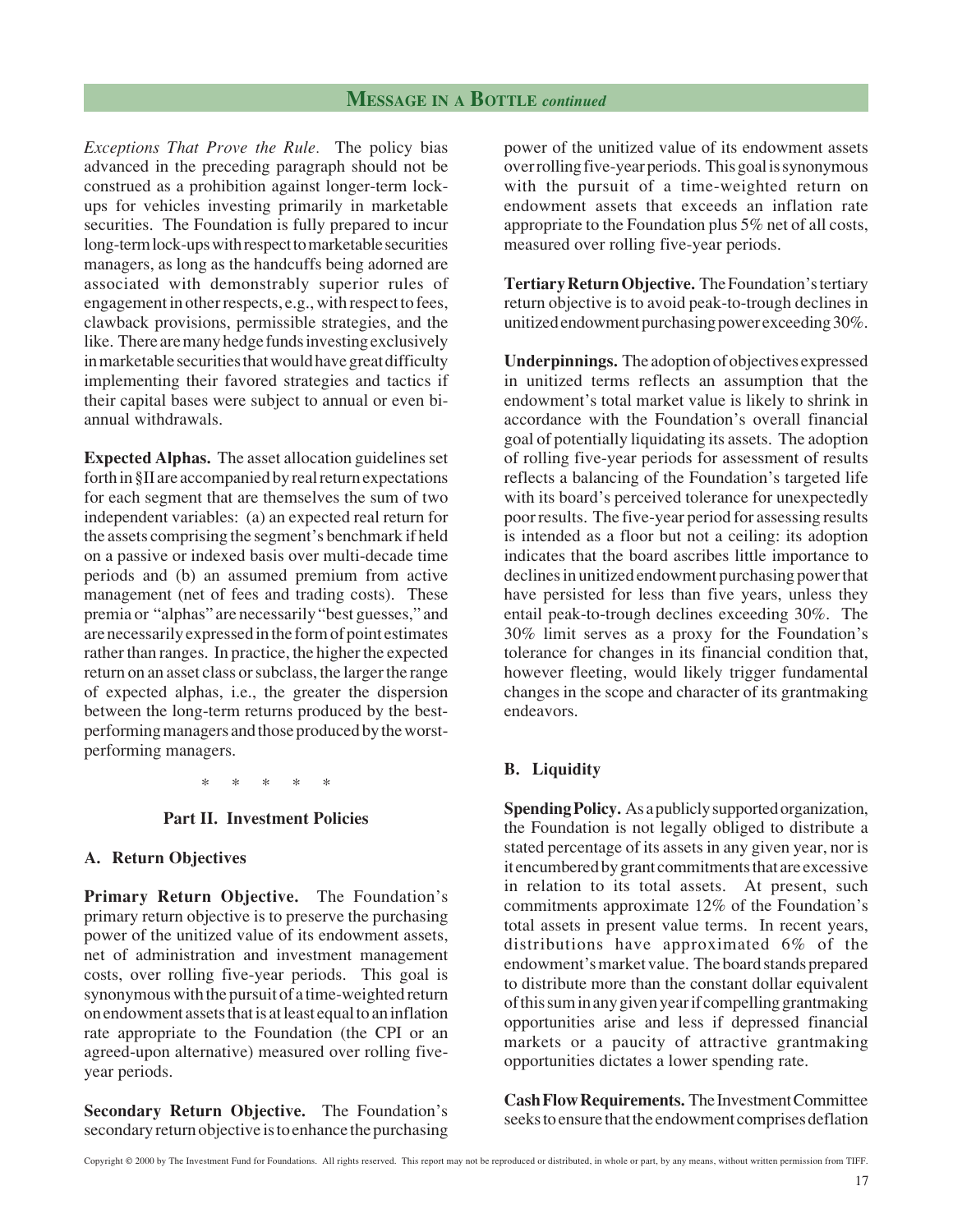and inflation hedges (as defined below) whose respective market values each are at least equal to 18 month projections of worst-case (i.e., maximum) cash flow requirements.

*Cash Flow Requirements Defined.* When quantifying cash flow requirements as that term is used immediately above, the Committee shall add to projected grantmaking needs (as defined by the board) the maximum aggregate capital calls the Foundation might receive from external managers to which it has agreed to furnish fresh capital. In general, because the Foundation has access to other sources of liquidity such as bank lines of credit, there is no need for the endowment to maintain substantial balances of very short-term instruments (so-called cash equivalents).

*Rationale for 18-Month Projections.* The requirement that the endowment's hedging segments (deflation and inflation, as defined below) be sized in accordance with 18-month cash flow requirements is founded on the assumption that economic shocks of either type (deflationary or inflationary) could cause the price of most assets held by the Foundation to decline materially. For example, in a major deflation, it is assumed that the price of all assets except those held specifically for deflation hedging purposes would decline materially. There is no assurance that the losses in question will be reversed within 18 months; indeed, history teaches that major shocks of the sort being hedged against almost always depress asset prices for more prolonged periods. The size of each hedging segment is pegged to 18-month cash flow needs, not because the disasters being "insured" against tend to be so short-lived, but because 18 months is deemed an adequate time period for the Foundation's board and staff to adjust grantmaking and perhaps other cash flows (e.g., those associated with private investment activities) to suit changing external circumstances. In an ideal world, the Foundation would take out insurance against the forced sale of assets at depressed prices under deflationary or inflationary conditions lasting longer than 18 months, but the assumed opportunity costs of maintaining hedges larger than those specified in the accompanying exhibit (12.5% for each hedge or 25% in total) are deemed excessive. Moreover, under truly extreme conditions (massive deflation or inflation), it is reasonable to assume that assets held to hedge against such a condition would actually appreciate in value, thereby obviating for periods longer than 18 months the forced sale of other assets trading at very depressed prices.

**Privately Traded Assets.** The Foundation may invest without limitation in privately traded assets, except that new agreements to purchase such assets shall not be executed if the aggregate market value of all such privately traded assets exceeds 60% of the aggregate market value of the Foundation's total assets.

#### **C. Policy Portfolio**

**Purposes***.* The cornerstone for the management of the Foundation's assets is its Policy Portfolio, which is set forth on page 23. The Policy Portfolio represents the lowest-cost asset mix that, in the Investment Committee's opinion, is likely to satisfy the objectives specified in §II.A and the constraints specified above in §II.B.

*Use and Abuse of Policy Portfolio.* The Policy Portfolio is not intended to serve as a benchmark against which the short-term performance of the Foundation's actual investments shall be measured. More specifically, the board ascribes little importance to outperforming the Policy Portfolio over rolling time periods shorter than five years. It recognizes that the Foundation's actual returns could lag the Policy Portfolio's returns over any interim measurement period for two reasons. First, the Investment Committee has discretion to shift funds across segment boundaries (within prescribed limits) to enhance returns or reduce risks. When exercising such discretion, the Committee recognizes the extreme difficulty of making timely shifts across segment boundaries. Indeed, as a general rule, the Committee (and its delegates) refrain from making material or frequent shifts other than for rebalancing purposes. Second, as noted below, the Committee has discretion to deploy the capital allocated to each segment into holdings other than those comprising each segment's benchmark. When exercising such discretion, the Committee's decisions shall employ the criteria for asset substitution set forth below. Absent investment opportunities appropriate to a fund segment that satisfy these criteria, the funds allocated to the segment shall be deployed in a manner that will cause the segment's performance to resemble as closely as possible the performance of its benchmark.

**Origins.** The Policy Portfolio was established after research and discussion involving board members, Investment Committee members, staff, and outside experts. Close attention was paid to the Foundation's liquidity needs and perceived risk tolerance, as well as

Copyright © 2000by The Investment Fund for Foundations. All rights reserved. This report may not be reproduced or distributed, in whole or part, by any means, without written permission from TIFF.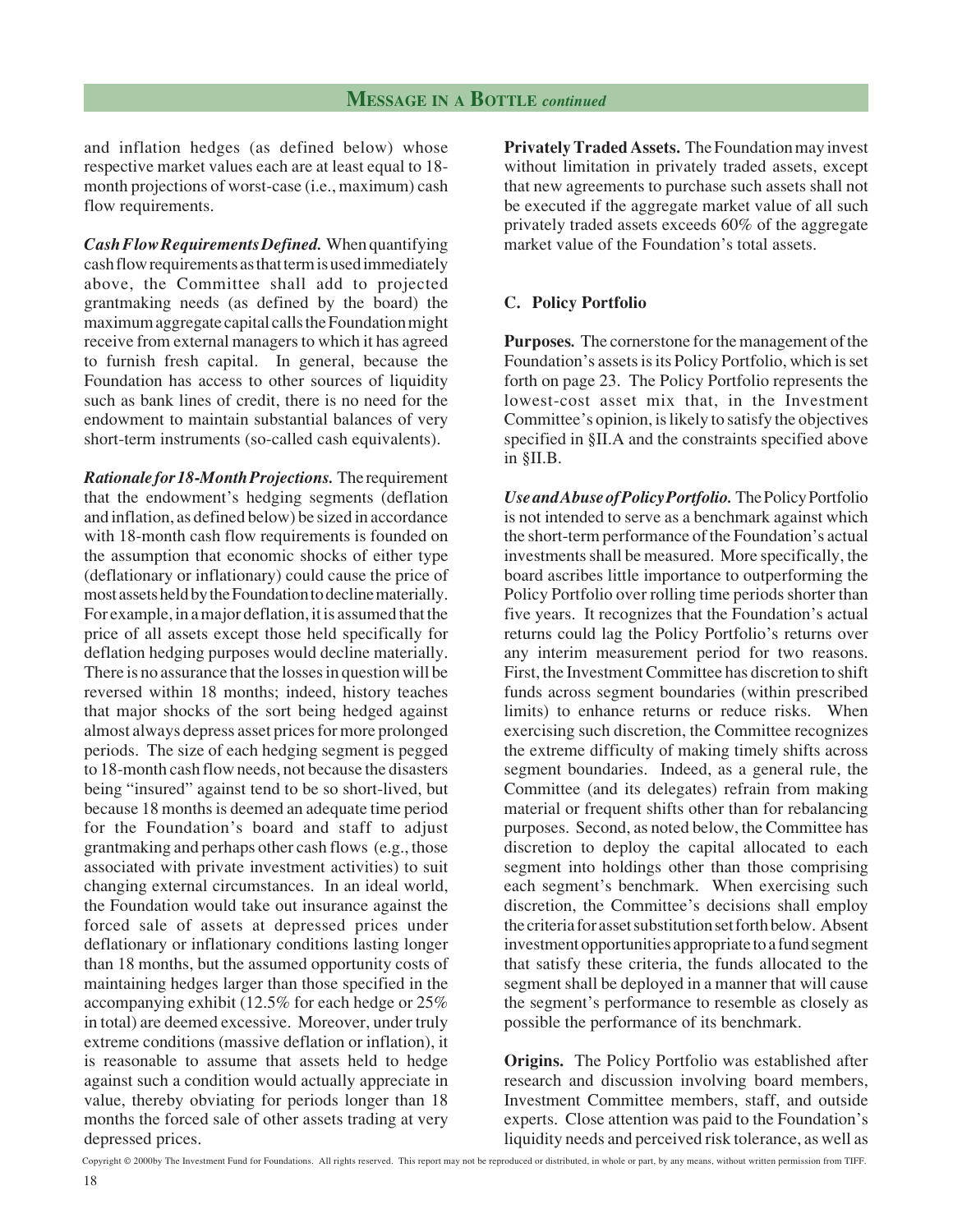the projected behavior of the asset classes, subclasses, and strategies deemed worthy of consideration for the Foundation's potential use.

**Periodic Reviews.** The Policy Portfolio is reviewed regularly by the Investment Committee and modified as needed in light of experience and changing circumstances.

**Conscious Offsets.** The Policy Portfolio comprises hedging segments that, when constructed properly, could provide potentially offsetting total returns under extreme market scenarios. For example, if funds allocated to the deflation-hedging segment are essentially "indexed" to the segment's benchmark, then it is reasonable to suppose that in environments of unexpectedly high inflation losses on such deflation hedges will essentially offset gains on the portfolio's inflation hedges. The converse could occur in deflationary environments. Why does the Policy Portfolio comprise these potentially offsetting hedges, in the normal proportions reflected in the accompanying exhibit? The answer is rooted in three related factors alluded to in §I of this document: (1) neither the Foundation nor any advisors available to it can forecast general economic conditions **more accurately and consistently** than "the market"; (2) although history provides some insight into the probable behavior of various asset classes and subclasses under extreme economic conditions, the "fallacy of composition" makes it imprudent to assume that future outcomes will necessarily be bounded by past extremes; $\frac{7}{3}$  and (3) the Foundation's liquidity needs (i.e., grant-related outflows) will not evaporate and could actually increase under extreme economic conditions. Taking all of these factors into account, the Investment Committee has concluded that the Foundation should be adequately insured against **both** disaster scenarios (prolonged deflation or very high rates of unanticipated inflation), mindful that the opportunity costs of holding both forms of insurance could exceed materially the opportunity costs of being less adequately insured.

**Segment Return Objectives and Benchmarks.** The return objectives for each segment are based on an analysis of capital market history, adjusted for valuations and economic conditions at the time this statement of policies was last revised. The benchmarks for each segment reflect the Investment Committee's best judgment respecting the asset class or subclass that is reasonably certain to achieve each segment's return objective (net of fees) when bought and held on an indexed basis.

*Total Return Segment Benchmark.* This segment's benchmark is founded on the simplifying assumption that the segment's allocation to private equity is a "given" for policy planning purposes. Accordingly, the segment's benchmark is the weighted average of (1) actual private equity returns and (2) returns on a diversified global stock index with each return weighted in accordance with each subsegment's proportionate weight. The operative premise underlying this weighting scheme is that a material portion of the nonprivate equity assets held in the Total Return segment will comprise marketable securities, thus permitting the Committee to rebalance the segment's weight within the overall endowment without disturbing private equity holding. The choice of the MSCI All Country World Free Index as an appropriate benchmark for the non-private equity Total Return subsegment creates a rebuttable presumption that the Foundation will maintain at least some exposure at all times to each of this Index's three generic parts: publicly traded US stocks (49% of the Index at year-end 1998), publicly traded developed market foreign stocks (47% at yearend 1998), and publicly traded emerging market foreign stocks (4% at year-end 1998). The presumption is rebuttable because the actual allocation to each of these types of investments could approach zero if sufficient opportunities arise to engage in Asset Substitution (as defined immediately below).

*Capitalization-Weighted Benchmarks.* The Investment Committee recognizes fully the dangers inherent in basing actual portfolio choices on observed capitalization weights (i.e., market weights) to the exclusion of other considerations. For example, it is evident in hindsight that institutions that have maintained MSCI-like allocations to Japanese stocks over the last decade have paid a very heavy price for their aversion to benchmark risk (defined as deviations from MSCI's ubiquitous capitalization-weighted stock indexes). The Committee is mindful that some institutions have adopted policy portfolios comprising non-capitalization-weighted indices (e.g., GDP-based approaches), and it remains open-minded about the possibility of adopting such approaches in due course.

<sup>7</sup> In this context, the fallacy of composition warns trustees that if most investors array their affairs in a manner which assumes that future outcomes will be bounded by historical extremes, then such extremes are virtually certain to be eclipsed.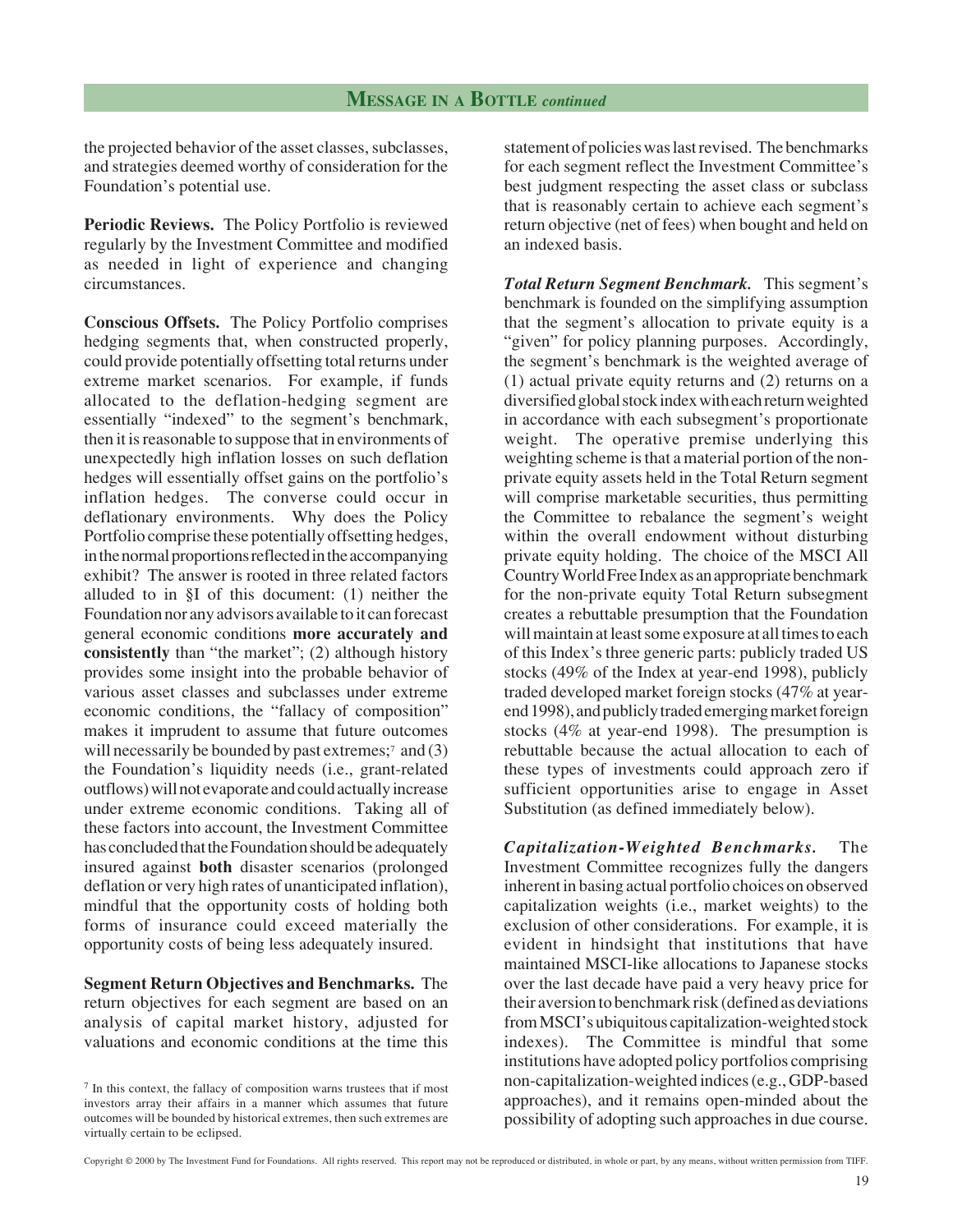However, before adopting such approaches or even agreeing to consider doing so, the Committee must assess soberly whether the expected benefits of such unconventional approaches are likely to exceed the expected costs. These costs include the material amounts of Committee and staff time that would assumedly accompany an effort to jettison capitalization-weighted benchmarks in favor of alternate approaches; the upfront and ongoing hassles associated with selecting and monitoring external managers willing to be measured against highly unconventional benchmarks; and the stresses and strains associated with staff compensation schemes that link quantitatively based bonuses (to the extent these are rewarded to key investment professionals) to outperformance of benchmarks comprising unfamiliar or esoteric sub-benchmarks.

**Asset Substitution.** The Policy Portfolio is founded on the assumption that the Foundation's Investment Committee will exercise judiciously its discretion to allocate assets within segments in a manner that will cause each segment's actual returns to diverge favorably from the returns of its specified benchmark.

*Criteria.* Committee decisions to employ assets<sup>8</sup> other than those comprising each segment's benchmark shall be based on a careful assessment of the following variables: expected returns, net of fees, expenses and, with respect to leveraged investments, financing costs; a substitute investment's capacity to reduce overall fund volatility; and the ease with which such assets can be accounted for and traded. The weight accorded each of these variables shall differ depending on the segment in which an asset would be held.

*Total Return Substitutes.* Substitute assets held within the Total Return segment must have the potential to outperform the securities comprising the segment's benchmark over a rolling five-year time period (or longer periods in the case of investments entailing longer-term lock-ups). As a general rule, substitute assets held within the Total Return segment are not expected to contribute to the reduction of overall fund volatility: under worst case conditions for the securities comprising the Total Return segment's benchmark,

assets held within it are expected to decline materially in price rendering their immediate sale an unattractive means of meeting external cash flow requirements.

*Hedging Substitutes.* Substitute assets held primarily for hedging purposes (deflation or inflation) must have the potential to outperform the securities comprising the relevant "naive hedge" over a rolling five-year time period (or longer periods in the case of investments entailing longer-term lock-ups). "Naive hedge" as used here means either 10-year US Treasury notes held on a constant maturity basis (in the case of deflation hedges) or 10-year US Treasury Inflation-Protected Securities (in the case of inflation hedges). As a general rule, substitute assets held for hedging purposes are not expected to produce long-term returns commensurate with those produced by the securities comprising the Total Return segment's benchmark. Assets that have the potential to produce such high returns and to simultaneously reduce total fund volatility during either of the disaster scenarios being hedged against (deflation or unexpectedly high inflation) should be assigned to the Total Return segment.

*Leverage.* Under normal circumstances the Foundation will not engage in borrowing for purposes of enhancing returns. However, the Investment Committee has discretion to purchase assets using borrowed money, provided that such debt financing does not exceed 5% of the total endowment's market value when any such purchases are consummated nor 10% of total endowment assets at any subsequent valuation date.

*Alpha Estimates.* When adding substitute assets to each segment, staff shall propose and the Investment Committee shall approve or modify estimates of each prospective investment's expected real return over its expected holding period defined three ways: (1) worst case, (2) best case, and (3) best point estimate (i.e., most likely outcome). The purpose of specifying expected returns in this manner is to ensure that substitute assets embody an acceptable trade-off between risk and expected return. In the case of actively managed holdings and excepting those cases where active excess returns ("alphas") are indistinguishable from indexed or passive returns (e.g., private equity), staff shall specify each of these two sources of total return under scenario (3) [i.e., best point estimate], as well as the expected volatility of such "alphas." The purpose of specifying the expected volatility of holding-specific "alphas" is to ensure that

<sup>8</sup> As used throughout this document, "asset" is defined in the broadest possible sense and includes securities or properties held directly, through managed accounts, or through commingled vehicles (including fund-offunds).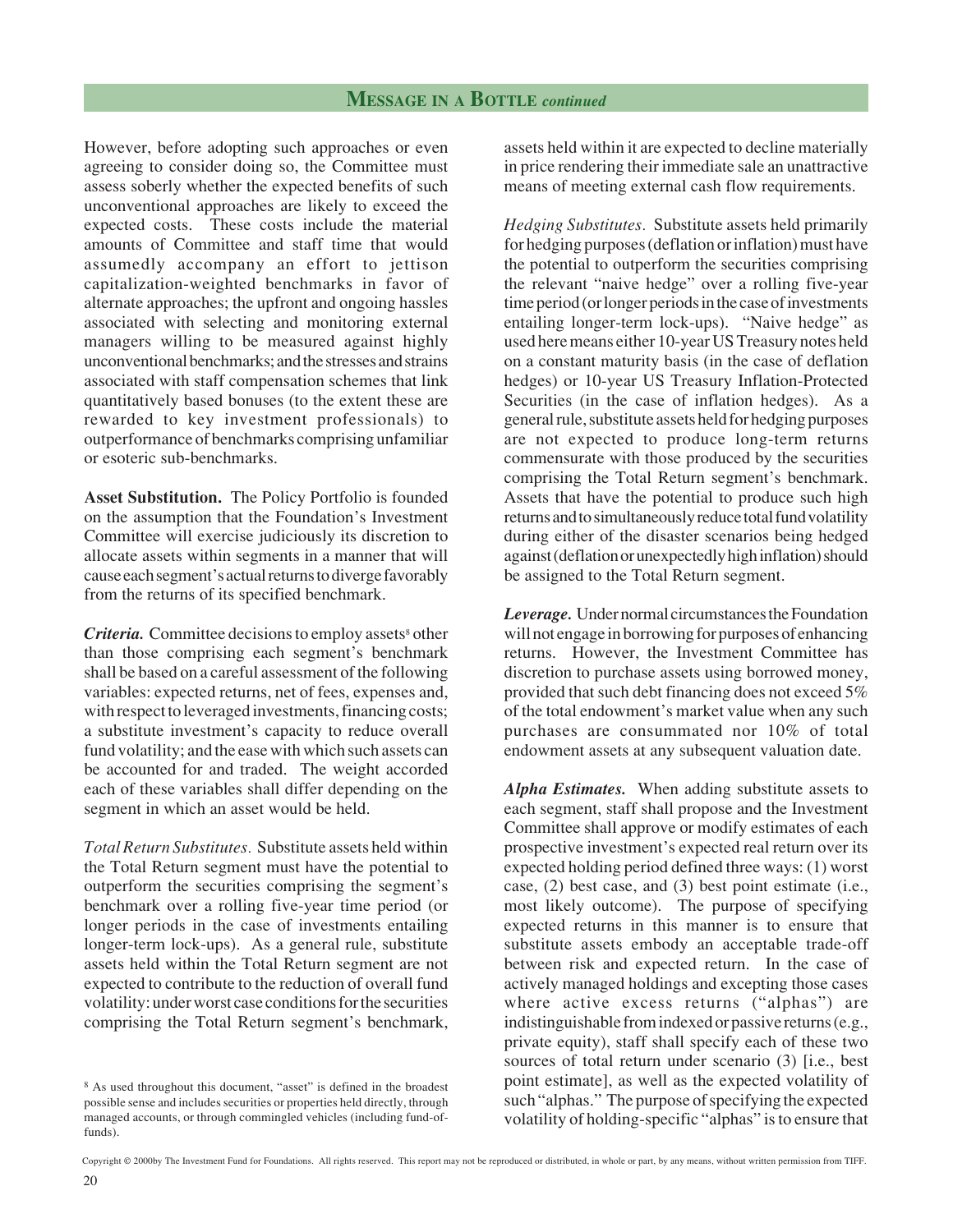the information ratio of each actively managed investment (i.e., expected excess return divided by the standard deviation of that return) falls within reasonable bounds.

*Alpha Correlations.* The Committee recognizes the extreme difficulty of forecasting correlations among active managers' excess returns, especially under the worst-case ("macro shock") conditions that make scenario testing a useful exercise in theory. Accordingly, the Committee encourages staff to redirect time that would otherwise be spent forecasting such correlations to ferreting out managers whose expected alphas are abnormally skewed to the upside.

*Portable Alpha.* The Policy Portfolio reflects two related and important assumptions with respect to the deliberate overweighting of any of the Portfolio's segments: first, the types of securities normally represented in a segment will be overweighted (relative to the segment's normal weight) only when the Investment Committee concludes that the excess return opportunities presented by such securities are truly compelling; second, the economic impact of funding decisions that would otherwise cause segment weights to fall outside the ranges specified in the accompanying guidelines shall be neutralized through the use of derivative securities. As a general rule, the Investment Committee will resist proposals to capture incremental excess returns through the overweighting of the Total Return segment relative to its rebalancing threshold of 80%. This bias is founded on the assumption that when Total Return allocations approximate 80%, the endowment is likely already to have material exposure to the active strategies that would be funded with fresh capital. In light of the inherent conservatism of the benchmarks adopted for the Hedging segments, no such bias exists with respect to the potential overweighting of these segments for alpha-capture purposes provided that overweights falling outside the accompanying rebalancing thresholds are neutralized via derivative securities or other means.

**Asset-Specific Benchmarks.** The primary objective of each and every asset held by the Foundation is to produce returns at least equal to the benchmark for the segment in which the asset is held. As previously noted, achievement of this objective shall be measured over the longer of rolling five-year periods or the relevant lock-up period for investments entailing longer-term lock-ups. As a means of assessing the

interim progress of substitute assets (i.e., the Foundation's success in allocating funds to securities or strategies other than those reflected in each segment's benchmark), staff shall propose and the Investment Committee shall approve the specification of a relevant market index for assessing each holding's interim performance. In some cases (e.g., with respect to US Treasuries held in the Deflation Hedge segment), the most relevant market index will be identical to the benchmark for the segment to which the holding has been assigned. In other cases (e.g., a managed account of foreign stocks held within the Total Return segment), the chosen index will differ materially from the benchmark for the segment in question. The more material the difference between the market index deemed most relevant to a specific holding and the benchmark for the segment in which it is held, the more conviction the Committee must have that the asset or strategy in question can achieve the segment's overall return objective taking the passive or indexed exposure that it entails (if any) plus potential returns from active management (if any) into account. The qualifier "if any" is used in the preceding to underscore the fact that some assets that the Foundation might elect to hold entail passive exposure only (e.g., bond or stock index funds) while others are properly regarded as pure alpha generators (e.g., certain forms of either fixed income arbitrage or private equity investing).

#### **D. Implementation**

**Staff Responsibilities.** The Chief Investment Officer (CIO) and his staff are responsible for day-to-day management of the endowment, for promoting the Investment Committee's discussion of asset allocation and manager selection opportunities and perils, for implementing decisions made by the Investment Committee, and for rebalancing the endowment as needed to ensure compliance with the asset allocation ranges set forth above.

*Manager Hiring and Firing.* The CIO has discretion to hire external managers provided that he/she provides to each member of the Investment Committee a due diligence memo respecting each prospective manager at least 15 business days in advance of the manager's initial funding. This 15-day notice requirement is intended as a floor rather than a ceiling, the assumption being that staff and the Committee will conduct an ongoing discussion of promising managers, with the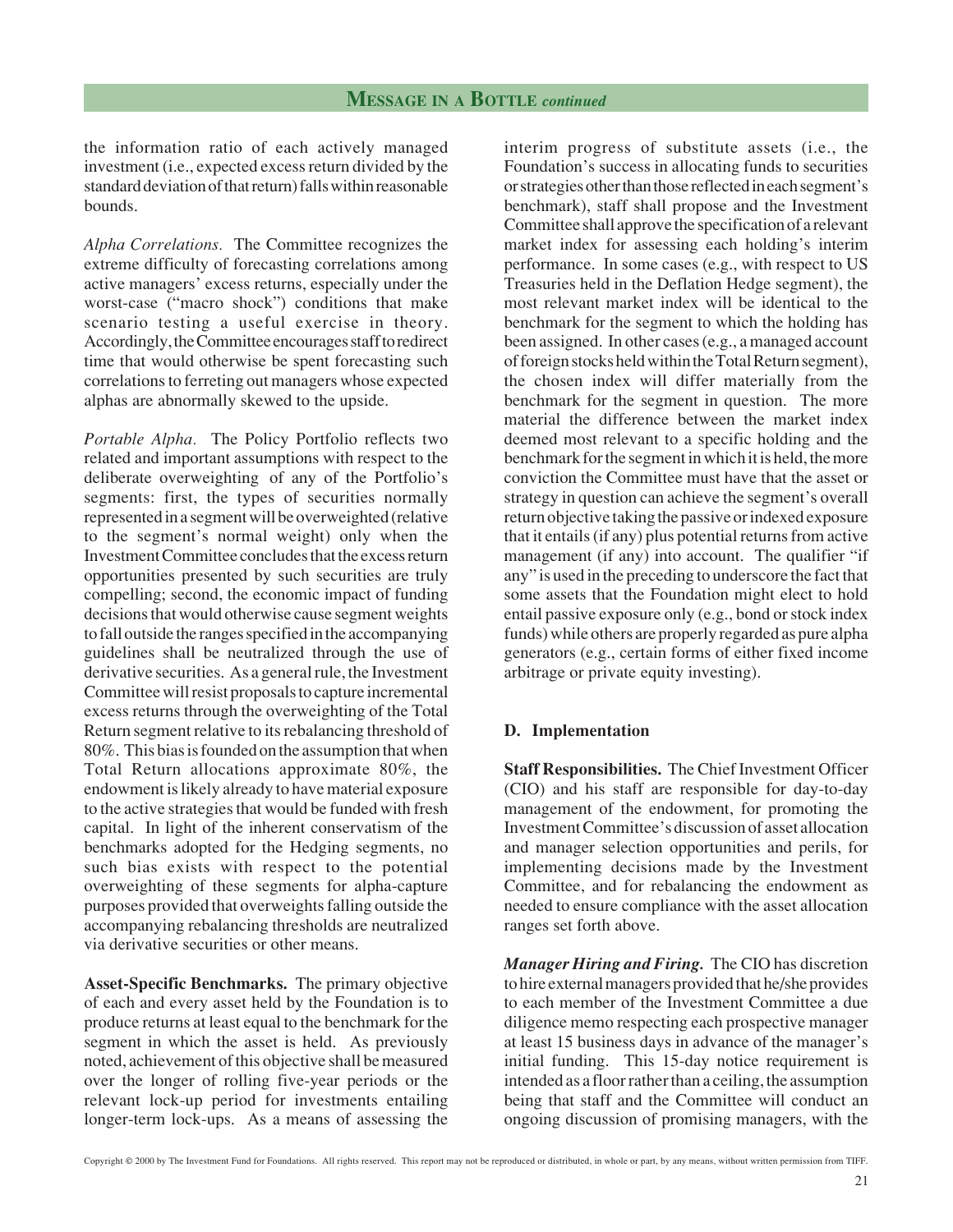Committee approving informally the hiring of designated managers prior to the commencement of highly time-intensive due diligence tasks (e.g., the preparation of formal memos or the performing of detailed tax and legal analyses). The CIO also has discretion to terminate external managers provided that he/she provides to each member of the Investment Committee written notice of the planned termination at least five business days in advance of the termination.

*Staff Compensation Plan.* The Investment Committee believes that the Foundation's long-term interests would be well-served by adoption of compensation arrangements for the CIO and other senior investment professionals comprising at least three parts: (1) base salary, (2) a qualitatively determined bonus awarded and paid annually, (3) a quantitatively determined bonus awarded annually but paid out in accordance with "clawback" provisions designed to inhibit undue risk-taking (e.g., year-end "gaming"). These arrangements are described in a separate document.

**Investment Committee Responsibilities.** The Committee shall oversee staff's fulfillment of its responsibilities as specified above and shall also be responsible for reviewing on an ongoing basis the performance of the overall endowment and its constituent parts. Aided by staff, it shall also be responsible for monitoring and exploiting opportunities to enhance returns through asset substitution as that task is defined above.

*Committee Composition.* As noted in §I, in an effort to avoid "lowest-common-denominator" decisionmaking as well as excessive diffusion of responsibility for portfolio results, the Foundation's Investment Committee is small in comparison to peer group norms.

*Current Size and Composition.* At present, the Committee comprises four voting members: the Foundation's president; its chief investment officer; and two non-executive investment professionals, each of whom has broad and extensive experience supervising institutional funds.

*Future Additions.* The Foundation is committed to keeping the Investment Committee's membership at five individuals or fewer under all circumstances, including any staff members serving as voting members of the Committee.

*Decisionmaking Process.* Given the Committee's relatively small size and the extensive investment experience of each of its members, the Investment Committee deems it wise to operate on a consensus basis with each member enjoying a *de facto* veto over non-delegable decisions (i.e., policy decisions that the Committee rather than staff is authorized to make).

**Rebalancing.** Although last among the policy choices that collectively constitute asset allocation, this final step is arguably the most important. Perhaps the best study of rebalancing options (Arnott and Lovell, 1992) concludes that "disciplined rebalancing can boost returns as much as a fairly large shift in the policy mix itself." Interestingly, choosing a rational rebalancing rule is harder with respect to portfolios comprising only marketable securities than it is with respect to portfolios comprising both marketable and privately traded assets. It is harder because the presence of privately traded assets reduce dramatically the number of times per year that a portfolio's constituent parts can be appraised for rebalancing purposes. Unfortunately, the simplicity associated with a smaller universe of plausible rebalancing rules to choose among is more than offset by the complexity of actually rebalancing portfolios comprising privately as well as publicly traded assets.

*Generic Rebalancing Rules.* Mindful that the Foundation's actual portfolio does indeed comprise illiquid assets, its choice of an appropriate rebalancing rule is essentially a choice between two simple alternatives:

*Rebalancing to Norms.* As soon as practicable following the valuation of all of the Foundation's assets, segment weights are restored to the targets specified in the accompanying exhibit; or

*Rebalancing to Allowed Ranges.* As soon as practicable following the valuation of all of the Foundation's assets, segment weights are adjusted, but only to the extent needed to move each weight back within its specified range.

*Favored Rules.* Which rule will work best in any given investment environment depends on a host of inherently unforecastable variables, including the correlation of returns among the assets susceptible to rebalancing, estimated trading costs, liquidity needs, and qualitative variables such as the Foundation's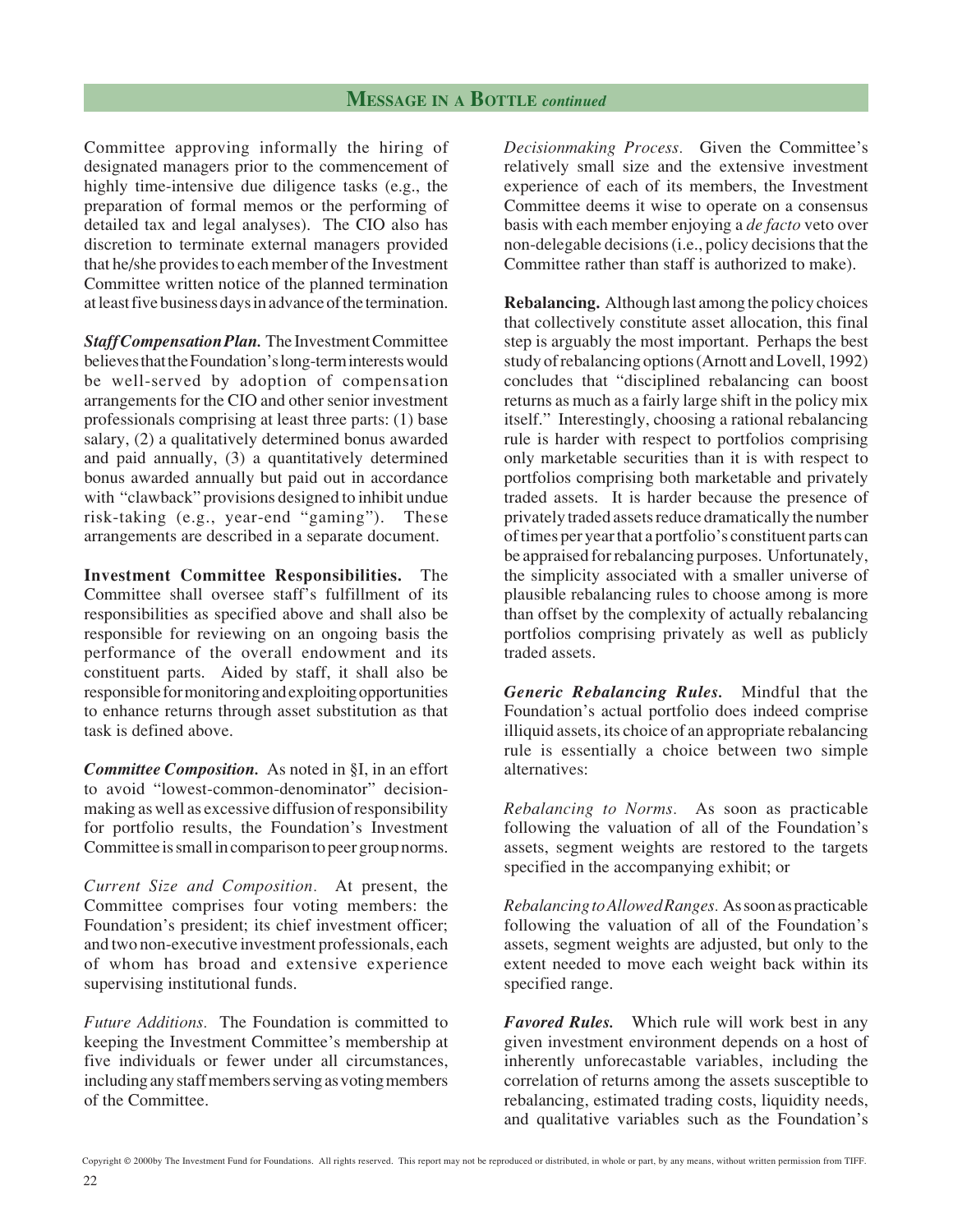#### **MESSAGE IN A BOTTLE** *concluded*

image in the eyes of valued external managers. As a general rule, the first approach is potentially the most profitable provided that trading costs are controlled effectively, and this is the approach favored by the Foundation when rebalancing capital across segments. Because rebalancing presupposes updated valuations on all of the Foundation's investments, some of which cannot be repriced more frequently than annually (e.g., selected private equities), actual segment weights are unlikely to be adjusted back to specified targets more than once every 12 months. Intra-segment rebalancing is dictated less by either of the rebalancing rules outlined above than by the asset substitution criteria set forth in §II.C.

*Rebalancing in Extreme Market Environments.* The rebalancing rules employed by the Foundation under normal market conditions must necessarily be modified in extreme market environments, which are defined as environments in which one of the three segments described in the accompanying exhibit outperforms materially the other segments. In such environments, the Foundation will rely heavily on the sale of appreciating assets to meet grantmaking needs, thereby reducing if not eliminating the need to liquidate other assets at depressed prices.

❐

#### **Policy Portfolio**

| <b>Expected Returns Net of Fees</b>                                                                                                                                                            |                                                                                                    |                                                                                                                       |                                              |          |                                                            |                                                                                                                                                       |                                                                                                                                  |                                                                                                                                                     |
|------------------------------------------------------------------------------------------------------------------------------------------------------------------------------------------------|----------------------------------------------------------------------------------------------------|-----------------------------------------------------------------------------------------------------------------------|----------------------------------------------|----------|------------------------------------------------------------|-------------------------------------------------------------------------------------------------------------------------------------------------------|----------------------------------------------------------------------------------------------------------------------------------|-----------------------------------------------------------------------------------------------------------------------------------------------------|
| <b>Segment / Eligible Assets</b>                                                                                                                                                               | <b>Target</b>                                                                                      | <b>Allocation Ranges</b>                                                                                              | Minimum Maximum                              | Real     | <b>Excess Return</b><br>from Asset<br>Return Substitution* | Real<br><b>Total</b><br>Return                                                                                                                        | <b>Reason(s)</b> Held                                                                                                            | <b>Benchmark</b>                                                                                                                                    |
| <b>Total Return Assets</b>                                                                                                                                                                     | 75%                                                                                                | 60%                                                                                                                   | 80%                                          | $6.3\%$  | $1.0\%$                                                    | 7.3%                                                                                                                                                  | Preserve and enhance<br>purchasing power                                                                                         | <b>Subsegment benchmarks</b><br>weighted by normal %s                                                                                               |
| <b>Existing Private</b><br>Investments                                                                                                                                                         | per legal<br>agreements                                                                            |                                                                                                                       | dictated by PI-<br>related cash flows        | $10.0\%$ | $0.0\%$                                                    | 10.0%                                                                                                                                                 | Enhance purchasing<br>power                                                                                                      | Actual PI returns                                                                                                                                   |
| <b>Other Total Return Assets</b><br>· Developed Market Equities<br>• Emerging Markets Equities<br>• Private Equity Strategies<br>• Absolute Return Strategies<br>• Other Assets and Strategies | $75\%$ less PIs                                                                                    | dictated by asset substitution<br>in the accompanying document                                                        | criteria and liquidity constraints set forth | 5.0%     | 1.5%                                                       | 6.5%                                                                                                                                                  | Preserve and enhance<br>purchasing power                                                                                         | <b>MSCI All Country World</b><br>Free Index adjusted for<br>applicable withholding taxes                                                            |
| <b>Hedging Assets</b>                                                                                                                                                                          | 25%                                                                                                | 20%                                                                                                                   | 40%                                          | 2.6%     | $0.5\%$                                                    | 3.1%                                                                                                                                                  | Avoid forced sale of<br><b>Total Return Assets</b>                                                                               | <b>Subsegment benchmarks</b><br>weighted by normal %s                                                                                               |
| <b>Inflation Hedges</b><br>· Natural Resource-Related Assets<br>• Real Estate<br>• Inflation-Linked Bonds<br>• Commodities<br>· Other Assets and Strategies                                    | 10%                                                                                                | 15%<br>dictated by asset substitution<br>criteria and liquidity constraints set forth<br>in the accompanying document | 3.5%                                         | $0.5\%$  | 4.0%                                                       | Avoid forced sale of<br><b>Total Return Assets</b><br>during periods when<br>unexpectedly high<br>inflation causes such<br>assets to decline in price | 10-year US Treasury<br><b>Inflation-Protected</b><br>Securities (TIPS) held on<br>a constant maturity basis                      |                                                                                                                                                     |
| <b>Deflation Hedges</b><br>• US\$ High Grade Bonds<br>• Non-US\$ High Grade Bonds                                                                                                              | 15%<br>10%<br>20%<br>dictated by asset substitution criteria<br>set forth in accompanying document |                                                                                                                       |                                              | 2.0%     | 0.5%                                                       | 2.5%                                                                                                                                                  | Avoid forced sale of<br><b>Total Return Assets</b><br>during periods when<br>deflation causes such<br>assets to decline in price | 10-year US Treasury note<br>held on a constant maturity<br>basis                                                                                    |
| Cash Equivalents                                                                                                                                                                               | $0\%$                                                                                              | TBD**                                                                                                                 | 15%                                          | 1.0%     | $0.0\%$                                                    | 1.0%                                                                                                                                                  | Liquidity buffer; source<br>of leverage to enhance<br>returns in other segments                                                  | Merrill Lynch 182-day<br>Treasury Bill Index                                                                                                        |
| <b>Total</b>                                                                                                                                                                                   | $100\%$                                                                                            |                                                                                                                       |                                              | 5.4%     | $0.9\%$                                                    | $6.3\%$                                                                                                                                               |                                                                                                                                  | <b>Constructed index</b><br>comprising the asset<br>segment benchmarks<br>specified above weighted<br>by the % allocation in<br>the "Target" column |

Asset substitution means the use of any managers, strategies, or tactics that could cause a segment's or subsegment's returns to deviate from the returns of its benchmark

Minimum cash position could be negative, subject to discussions of appropriate leverage ratios.

Copyright © 2000 by The Investment Fund for Foundations. All rights reserved. This report may not be reproduced or distributed, in whole or part, by any means, without written permission from TIFF.